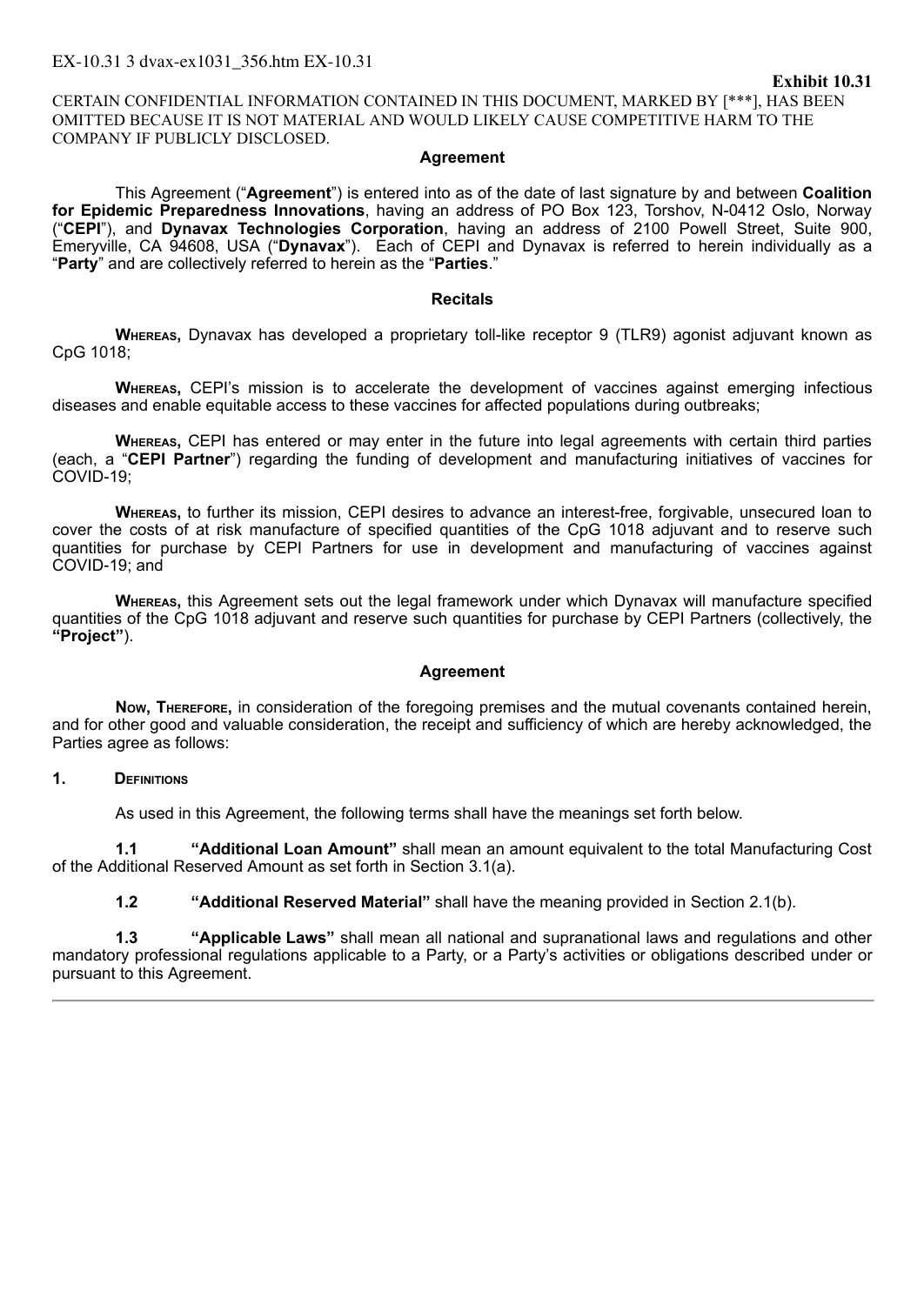**1.4 "BA"** shall mean the UK Bribery Act 2010 and any subordinate legislation made under that Act from time to time together with any guidance and/or codes of practice issued by the relevant government department concerning the legislation.

**1.5 "Business Day"** shall mean a day which is not a Saturday or Sunday, or a bank or public holiday in England, Norway, the USA and/or the country in which a Party is located and with regard to which country that Party is obligated hereunder to act in a specified number of Business Days.

**1.6 "CEPI Partner"** shall have the meaning provided in the Recitals to this Agreement. In addition, if a COVAX Approved Partner is accepted for inclusion as a "CEPI Partner" under Section 2.3, such COVAX Approved Partner shall be considered a CEPI Partner for purposes of this Agreement.

**1.7 "CEPI Partner Product"** shall mean a product containing or comprising a combination of CEPI Partner Vaccine and Dynavax Adjuvant (whether such Dynavax Adjuvant is formulated with the Customer Vaccine in the same vial or separately from the Customer Vaccine in an accompanying vial).

**1.8 "CEPI Partner Vaccine"** shall mean a COVID-19 vaccine being developed or commercialized by or on behalf of a CEPI Partner.

**1.9 "CEPI Third Party Code"** or **"Code"** shall mean the CEPI Third Party Code in effect at the Effective Date, which is available at https://cepi.net/wp-content/uploads/2019/10/CEPI-Third-Party-Code.pdf, together with any future amendments thereto and any new policies and procedures acceded to by the Parties.

**1.10 "CFA"** shall mean the UK Criminal Finances Act 2017 and any subordinate legislation made under that Act from time to time together with any guidance or codes of practice issued by any relevant government department in relation to such legislation;

**1.11** "**Confidential Information**" shall mean any and all non-public information which by its nature or the manner of its disclosure is reasonably identifiable as confidential information, including but not limited to data, results, know-how, software (further including non-open source code), plans, details of research work, discoveries, inventions, intended publications, intended or pending patent applications, designs, technical information, business plans, budgets and strategies, business or financial information or other information in any medium, and any physical items, prototypes, compounds, samples, components, non-public regulatory filings, non-public submissions to regulatory authorities or other articles or materials disclosed on or after the Effective Date of this Agreement by one Party to the other Party whether orally or in writing or in any other form. Confidential information will not include:

**(a)** information that is or was already known to the receiving Party at the time of disclosure, as shown by written records, without any obligation to keep it confidential;

**(b)** information that is independently developed by employees of the receiving Party who have not had access to the Confidential Information of the disclosing Party as evidenced by contemporaneous written records: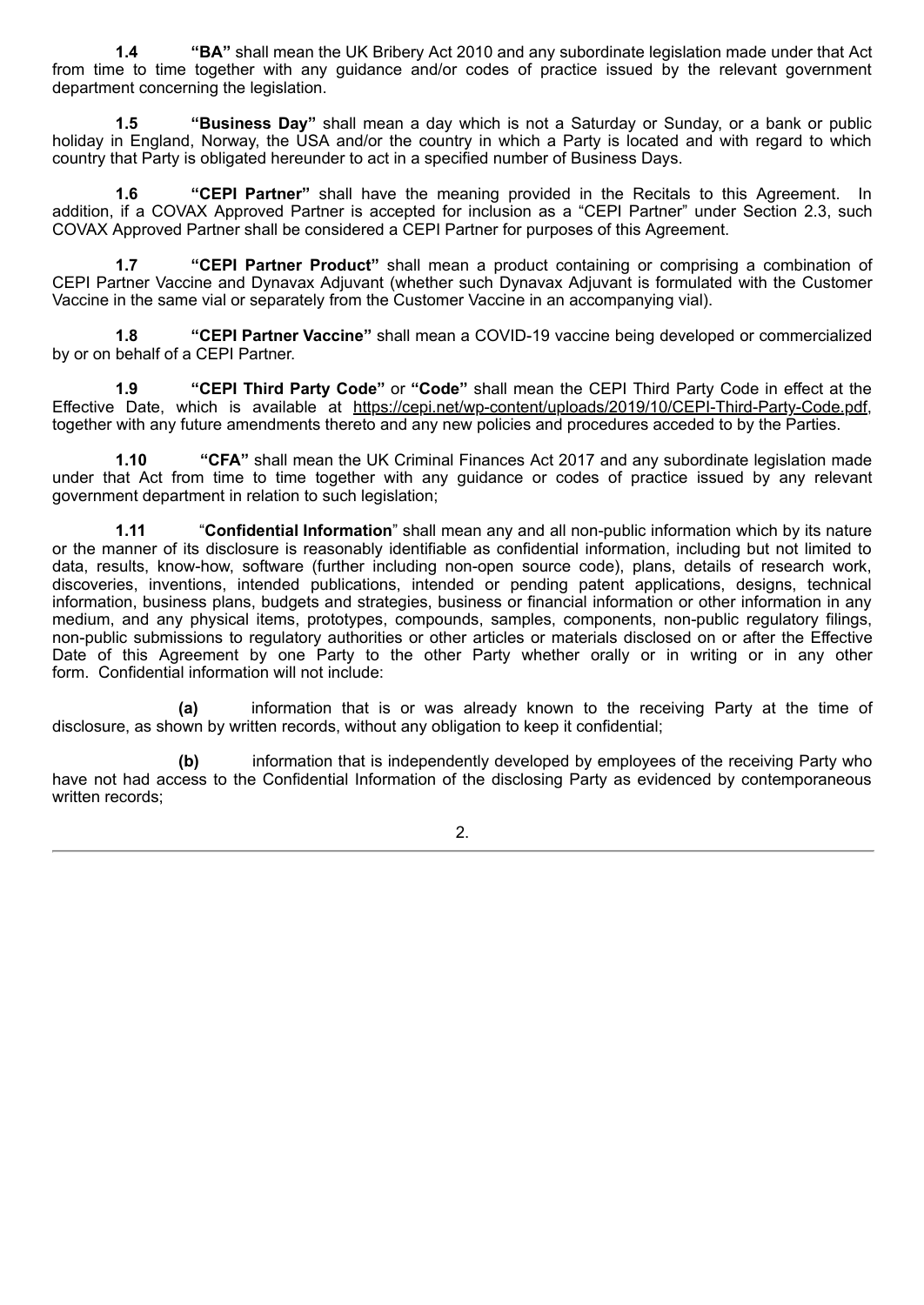**(c)** information that at the time of being disclosed or obtained by the receiving Party or at any time thereafter, is published or otherwise generally available to the public other than due to default by the receiving Party of its obligations hereunder;

**(d)** information properly obtained by the receiving Party from a source which, to the best knowledge of the receiving Party, is not known to be bound by a confidentiality agreement, fiduciary obligation or other legal or contractual restriction that may prohibit the disclosure of such Confidential Information;

**(e)** information necessarily disclosed by the receiving Party pursuant to a statutory obligation and, to the limited extent that it is disclosed for this purpose only, the Party required to make that disclosure has informed the other, within a reasonable time after being required to make such disclosure, of the requirement to disclose and the information required to be disclosed; and

**(f)** information approved for release in writing by an authorised representative of the disclosing Party.

**1.12 "Continued Storage Option"** shall have the meaning provided in Section 10.1.

**1.13 "Continued Storage Period"** shall have the meaning provided in Section 10.1.

**1.14 "COVAX Approved Partner"** shall mean a third party which is pursuing the development and/or manufacturing of a COVID-19 vaccine without the benefit of CEPI funding and who has been approved by CEPI as a CEPI Partner with a view to procurement funded by the COVAX Facility.

**1.15 "COVAX Facility"** shall mean the financing facility for the procurement of vaccines against COVID-19 disease established by Gavi for the Vaccines Pillar of the ACT-Accelerator established by the World Health Organisation.

**1.16 "Data Protection Regulation"** shall mean the General Data Protection Regulation (GDPR) 2016/679 dated 27 April 2016 and any other EU or Member State legislation, regulation, recommendation or opinion replacing, adding to or amending, extending, reconstituting or consolidating the GDPR

**1.17 "Dynavax Adjuvant"** shall mean Dynavax's proprietary toll-like receptor 9 (TLR9) agonist adjuvant referred to by Dynavax as CpG 1018.

**1.18 "Dynavax CMO"** shall mean the third party contract manufacturer engaged by Dynavax to manufacture Dynavax Adjuvant as of the Effective Date.

**1.19 "Dynavax Material"** shall mean the Dynavax Adjuvant in [\*\*\*] as described in more detail in **Exhibit A**.

**1.20 "Effective Date"** shall mean the date when the Agreement has been signed by both Parties or, if both Parties signed the Agreement on different dates, the date on which the last Party has signed the Agreement.

**1.21 "Existing CEPI Partner"** shall have the meaning provided in Section 2.4(a).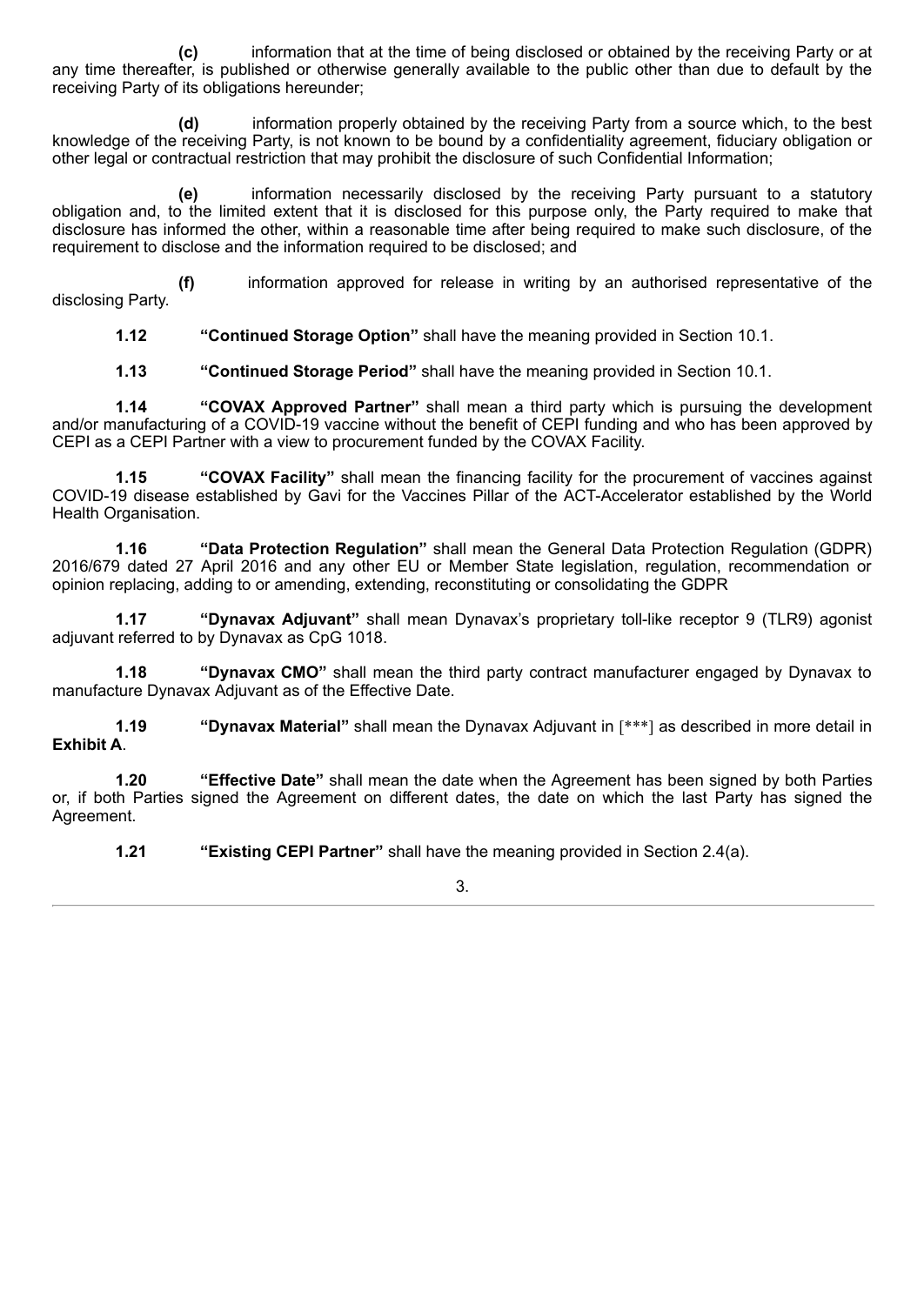**1.22 "Extra Capacity"** shall have the meaning provided in Section 2.1(c).

**1.23 "Extra Loan Amount"** shall mean an amount equivalent to the Extra Manufacturing Cost.

**1.24 "Extra Manufacturing Cost"** shall mean the total manufacturing cost of the Extra Reserved Material, based on the manufacturing cost per kilogram cited in the Extra Capacity Notice.

**1.25 "Extra Reserved Material"** shall have the meaning provided in Section 2.1(c).

**1.26 "First Right"** shall have the meaning provided in Section 2.1(c).

**1.27 "First Right Exercise Date"** shall have the meaning provided in Section 2.1(c).

**1.28 "GMP"** shall mean the then-current good manufacturing practices applicable to the manufacture of Dynavax Material under Applicable Laws, including, (a) U.S. 21 C.F.R. Parts 210 and 211 and 21 C.F.R. Parts 600-610, and (b) (i) Directive 2003/94/EC laying down the principles and guidelines of good manufacturing practice in respect of Medicinal Products for human use and investigational Medicinal Products for human use, (ii) Directive 2001/83/EC laying down the principles and guidelines of good manufacturing practice for Medicinal Products; (iii) further guidance as published by the European Commission in Volume 4 (Good Manufacturing Practice) of "The Rules Governing Medical Products in the European Union" and (iv) ICH Q7 Guideline "Good Manufacturing Practice Guidance for Active Pharmaceutical Ingredients."

**1.29 "HICs"** shall have the meaning provided in **Exhibit B** hereto.

**1.30 "Initial Loan Amount"** shall mean an amount equivalent to the total Manufacturing Cost of the Initial Reserved Amount as set forth in Section 3.1(a).

**1.31 "Initial Reserved Material"** shall have the meaning provided in Section 2.1(a).

**1.32 "LMICs"** shall have the meaning provided in **Exhibit B** hereto.

**1.33 "Loan Amount"** shall mean the sum of (a) the Initial Loan Amount, (b) if applicable, the Additional Loan Amount, and (c) if applicable, the Extra Loan Amount.

**1.34 "Loan Drawdown Notice"** shall have the meaning provided in Section 3.1(a).

**1.35 "Manufacturing Cost"** shall have the meaning provided in Section 3.1(a).

**1.36 "Permitted Purchaser"** shall mean a CEPI Partner or Permitted Third Party Purchaser that, in each case, purchases Reserved Material.

**1.37 "Permitted Third Party Purchaser"** shall have the meaning provided in Section 2.5.

**1.38** "**Personal Data**" shall mean any subset of data or information that directly or indirectly identifies an individual or that reasonably could identify an individual, including:

**(a)** Data that directly identifies individuals e.g. name, ID number, national number, social security number, phone number, household address or household GPS coordinates, biological samples, medical imagery, biometrics and all other techniques designed to directly identify individuals.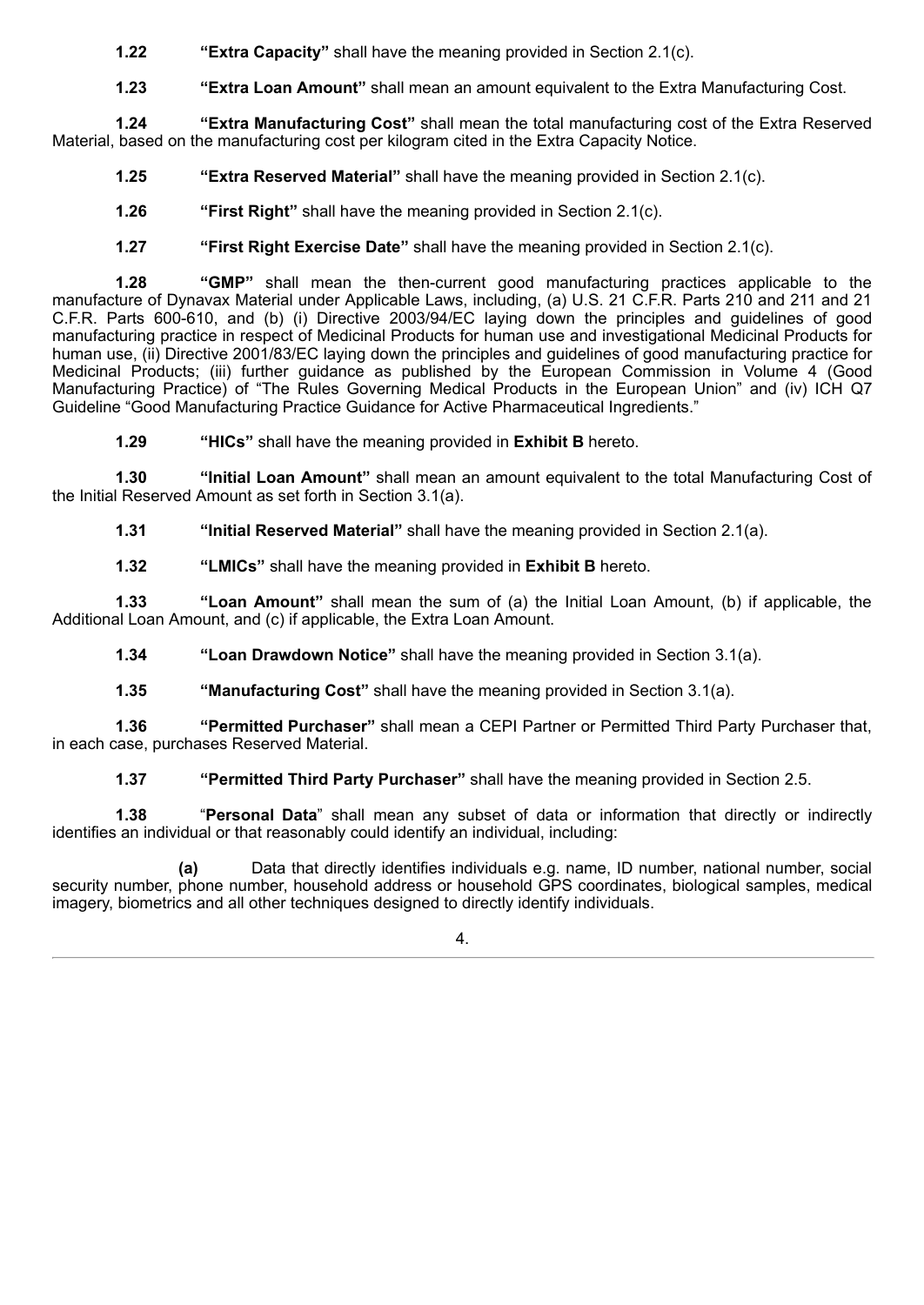**(b)** A combination of data that together can reasonably make it possible to identify an individual.

**1.39 "Project"** shall have the meaning provided in the Recitals.

**1.40 "Quality Agreement"** shall mean the quality agreement between Dynavax and the Dynavax CMO setting out the respective responsibilities of Dynavax and the Dynavax CMO in relation to quality as required for compliance with GMP.

**1.41 "Quarter"** shall mean a period of three calendar months starting on 1 January, 1 April, 1 July and 1 October, respectively in each calendar year. **"Q1"** shall refer to the first Quarter of the calendar year that it refers to, **"Q2"** shall refer to the second Quarter of the calendar year that it refers to, **"Q3"** shall refer to the third Quarter of the calendar year that it refers to, and **"Q4"** shall refer to the fourth Quarter of the calendar year that it refers to. By way of illustration "Q4 2021" refers to the period starting 1 October 2021 and ending 31 December 2021. **"Quarterly"** shall be construed accordingly.

**1.42 "Reimbursement Trigger**" shall mean any of the following: (i) Dynavax's receipt of payment for any Initial Reserved Material, Additional Reserved Material or any Extra Reserved Material from any Permitted Purchaser, or (ii) Dynavax's decision to use the Reserved Material itself in accordance with Section 10.1.

**1.43 "Release Date"** shall mean, with respect to any Reserved Material manufactured pursuant to this Agreement, the date of release of such Reserved Material by Dynavax's quality assurance department.

**1.44 "Reserved Material"** shall mean the Initial Reserved Material and, if applicable, the Additional Reserved Material and the Extra Reserved Material.

**1.45 "Term"** shall have the meaning provided in Section 9.1.

**1.46 "Third Party Committed Capacity"** shall have the meaning provided in Section 2.1(c).

**2. Manufacture and Reservation of Dynavax Material**

#### **2.1 Manufacture of Dynavax Material.**

**(a) Initial Reserved Material.** Subject to the terms and conditions of this Agreement, and in consideration for CEPI advancing the Initial Loan Amount in accordance with Section 3.1(a), Dynavax shall use commercially reasonable efforts to have manufactured [\*\*\*] kg of Dynavax Material (the **"Initial Reserved Material"**) for release during Q2 2021 and Q3 2021. CEPI's obligation to advance the Initial Loan Amount in accordance with Section 3.1(a) is firm as of the Effective Date and shall not be subject to termination or cancellation.

**(b) Option for Additional Reserved Material.** Subject to the terms and conditions of this Agreement, and in consideration for CEPI advancing the Additional Loan Amount in accordance with Section 3.1(a), CEPI shall have the option (the **"Option"**), exercisable in its sole discretion as set forth below, to require Dynavax to use commercially reasonable efforts to have manufactured an additional [\*\*\*] kg of Dynavax Material (the **"Additional Reserved Material"**) for release during [\*\*\*]. CEPI may exercise the Option by delivery of written notice of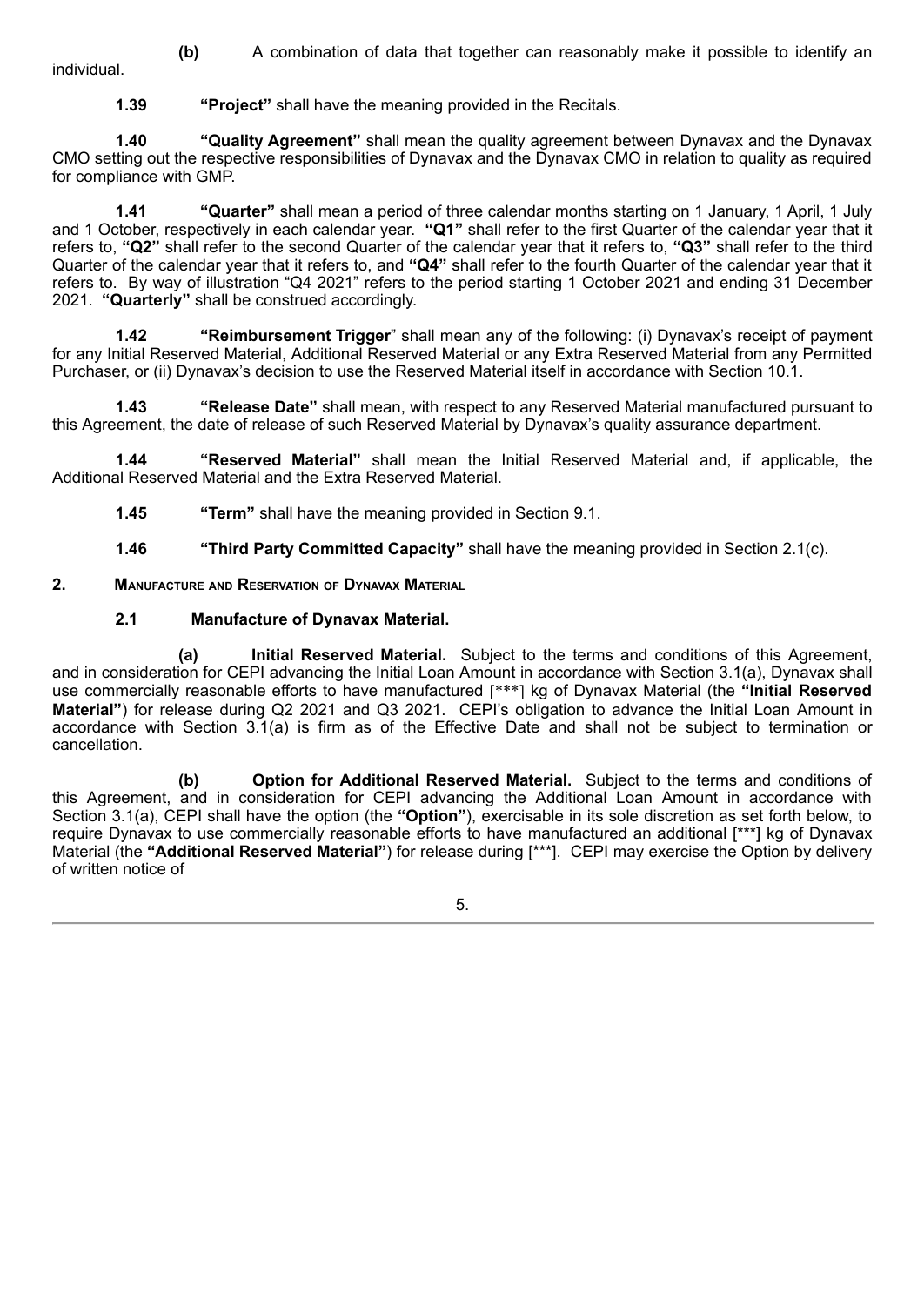exercise to Dynavax no later than [\*\*\*]. For purposes hereof, **"Option Exercise Date"** means the date on which CEPI delivers (as determined in accordance with Section 13.8) written notice of exercise of the Option to Dynavax. If not exercised by CEPI on or before [\*\*\*], the Option shall terminate and be of no further force or effect. If CEPI exercises the Option on or before [\*\*\*], CEPI's obligation to advance the Additional Loan Amount in accordance with Section 3.1(a) shall become firm as of the delivery of such notice of exercise and shall not be subject to termination or cancellation.

**(c) First Right to Reserve Extra Dynavax Adjuvant.** Subject to the terms and conditions of this Agreement, and in consideration for CEPI advancing the Extra Loan Amount in accordance with Section 3.1(b), Dynavax will use commercially reasonable efforts to reserve extra manufacturing capacity at the Dynavax CMO to manufacture and release up to a further [\*\*\*]kg of Dynavax Material in 2021. The parties acknowledge that, in addition to the manufacturing capacity necessary to manufacture the Initial Reserved Material and the Additional Reserved Material, as of the Effective Date, Dynavax has reserved manufacturing capacity at the Dynavax CMO necessary to manufacture a total of an additional [\*\*\*] kg of Dynavax Material for third parties (the **"Third Party Committed Capacity"**), and, accordingly, the parties hereby agree that Dynavax's obligations under this Section 2.1(c) shall only apply to the extent that, either (A) Dynavax identifies extra manufacturing capacity at the Dynavax CMO beyond both (i) the manufacturing capacity necessary to manufacture the Initial Reserved Material and the Additional Reserved Material and (ii) the Third Party Committed Capacity or (B) Third Party Committed Capacity becomes available for other customers (such extra manufacturing capacity under A or B to manufacture and release up to a further [\*\*\*] kg of Dynavax Material in 2021, **"Extra Capacity"**). If Dynavax identifies Extra Capacity, Dynavax shall promptly notify CEPI thereof, which notice shall specify the number of kilograms of Dynavax Material that the Dynavax CMO will be able to manufacture using such Extra Capacity, the anticipated timing of manufacture and release and the manufacturing cost per kilogram of such Dynavax Material (such notice, the **"Extra Capacity Notice"**). CEPI shall have the first right (the **"First Right"**), exercisable in its sole discretion as set forth below, to require Dynavax to use commercially reasonable efforts to have manufactured the specified additional number of kilograms of Dynavax Material (the **"Extra Reserved Material"**) for release during [\*\*\*]. CEPI may exercise the First Right by delivery of written notice of exercise to Dynavax within five (5) Business Days after delivery (as determined in accordance with Section 13.8) by Dynavax of the Extra Capacity Notice not to be prior to [\*\*\*]. For purposes hereof, **"First Right Exercise Date"** means the date on which CEPI delivers (as determined in accordance with Section 13.8) written notice of exercise of the First Right to Dynavax, provided that such delivery is made within such 5-Business Day period. If not exercised by CEPI within five (5) Business Days after delivery of the Extra Capacity Notice, the First Right shall terminate and be of no further force or effect. If CEPI exercises the First Right, CEPI's obligation to advance the Extra Loan Amount in accordance with Section 3.1(b) shall become firm as of the First Right Exercise Date and shall not be subject to termination or cancellation.

**(d) Ownership of Reserved Material.** Dynavax shall be the sole owner of all Reserved Material manufactured pursuant to this Agreement, and CEPI's only right with respect to any Reserved Material is the right to direct its use in accordance with Sections 2.3 and 2.4.

**2.2 Manufacturing Standards.** CEPI acknowledges that all Reserved Product will be manufactured on Dynavax's behalf by the Dynavax CMO. Dynavax shall comply, and shall be responsible for ensuring that the Dynavax CMO complies, with all Applicable Laws, including GMP, in carrying out Dynavax's obligations under this Agreement and shall ensure that all necessary approvals are obtained and maintained for the manufacturing facility where the Reserved Materials are manufactured.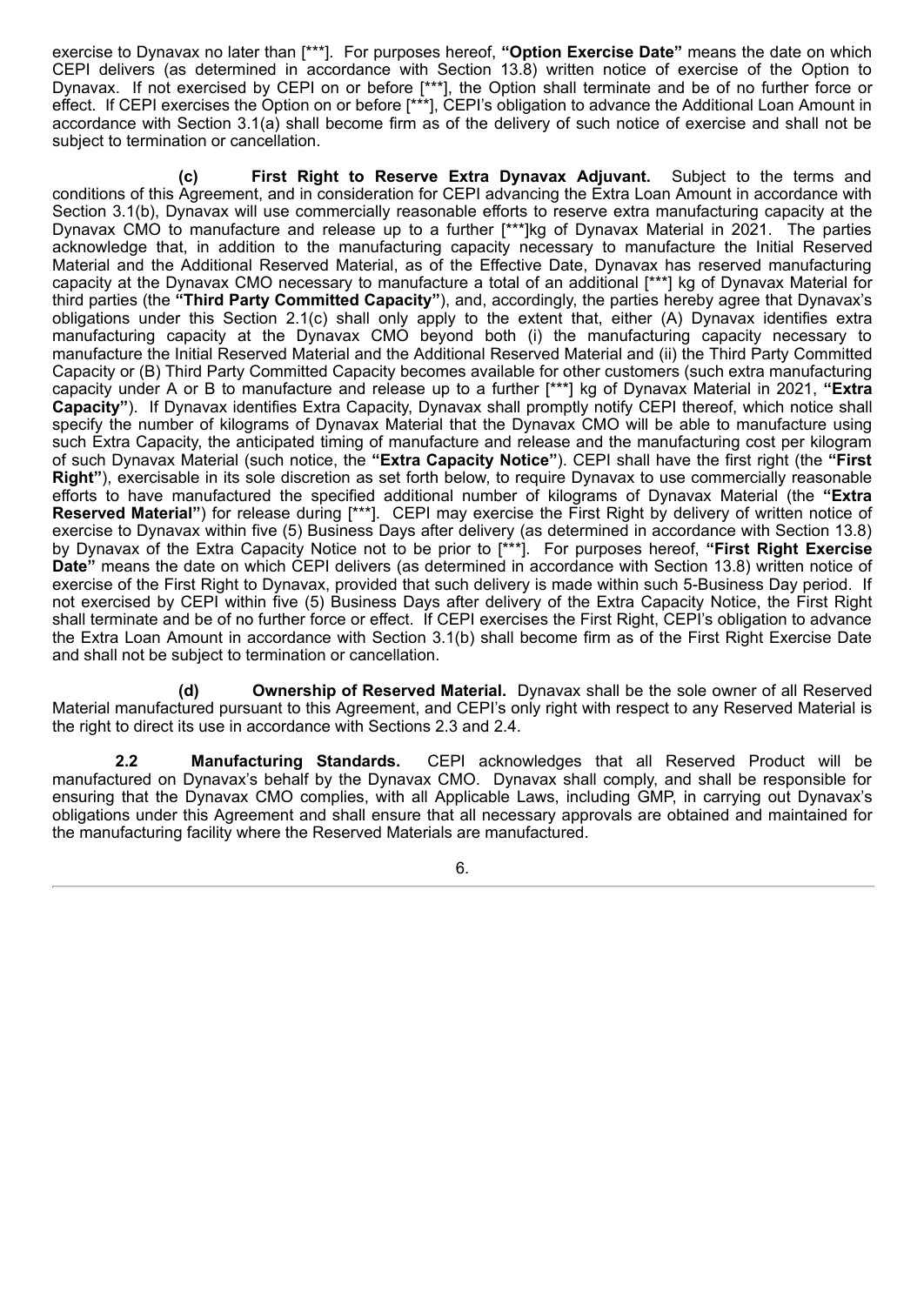**2.3 Reservation of Dynavax Material for CEPI Partners.** Subject to Section 2.5, Dynavax shall reserve all Reserved Material for purchase by CEPI Partners for use in CEPI Partner Products and shall use it for CEPI Partners in such proportions as CEPI may direct in advance in writing. CEPI may, in its sole discretion, notify Dynavax in writing of one or more COVAX Approved Partners that CEPI desires to designate as "CEPI Partners" under this Agreement at any time. Unless Dynavax notifies CEPI within 15 Business Days of receipt of any such notice with respect to a COVAX Approved Partner that Dynavax is unwilling to supply Dynavax Material to such COVAX Approved Partner for legitimate business reasons (which notice shall set forth the basis for Dynavax's unwillingness), such COVAX Approved Partner shall be deemed a "CEPI Partner" for purposes of this Agreement upon the expiration of such 15-Business Day period. If CEPI wishes to have Dynavax sell and supply Reserved Material to a particular CEPI Partner, CEPI shall deliver written notice to Dynavax of each CEPI Partner to which CEPI wishes to have Dynavax sell and supply Reserved Material, and shall instruct such CEPI Partner to contact Dynavax at [\*\*\*].

**2.4 Disposition of Reserved Material.** Dynavax shall use commercially reasonable efforts to sell all of the Reserved Material to Permitted Purchasers in accordance with this Section 2.4 and Sections 2.3 and 2.5. Should a CEPI Partner referred to Dynavax by CEPI pursuant to Section 2.3 contact Dynavax regarding the purchase of Reserved Material for use in CEPI Partner Products, Dynavax shall negotiate in good faith directly with such CEPI Partner a supply agreement on commercially reasonable and customary terms mutually acceptable to Dynavax and such CEPI Partner; *provided, however,* that:

**(a)** the purchase price(s) per dose of Reserved Material supplied to the existing CEPI Partners identified in **Exhibit B** hereto (**"Existing CEPI Partners"**) shall be as specified in **Exhibit B**;

**(b)** subject to Section 2.4(c), the purchase price(s) per dose of Reserved Material supplied to any CEPI Partner other than an Existing CEPI Partner shall be determined as follows:

- **(i)** [\*\*\***]**; and
- **(ii)** [\*\*\***]**;

**(c)** notwithstanding Section 2.4(b), in the case of any CEPI Partner (other than an Existing CEPI Partner) with which Dynavax has an effective commercial supply agreement for the Dynavax Adjuvant for such CEPI Partner's CEPI Partner Product as of the date when CEPI delivers written notice to Dynavax that CEPI wishes to have Dynavax sell and supply Reserved Material to such CEPI Partner, the purchase price(s) per dose (regardless of dose size) of Reserved Material supplied to such CEPI Partner shall be the purchase price(s) per dose specified in such commercial supply agreement; and

**(d)** in each such supply agreement the obligation on Dynavax to ship and supply, as it relates to the Reserved Material, shall be contingent upon CEPI's direction that such portion of the Reserved Material be supplied to such customer.

**2.5 Supply of Reserved Material to Permitted Third Party Purchasers.** At any time when there are no outstanding firm orders or binding commitments from CEPI Partners for Reserved Material and no supply agreement is then under negotiation between Dynavax and any CEPI Partner, Dynavax may request in writing (which request may be delivered by email to both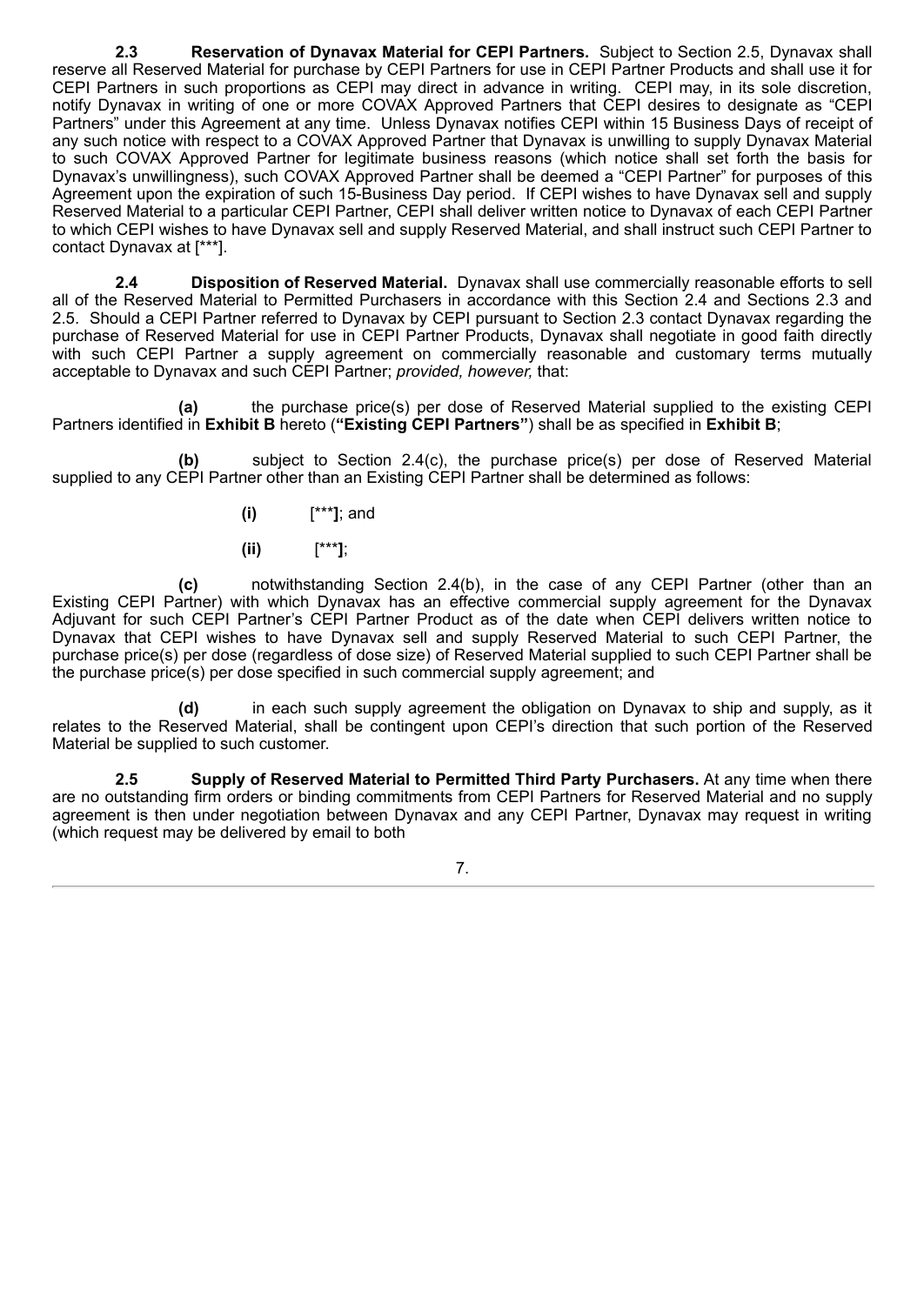of CEPI's nominated contacts specified in Section 13.8) CEPI's consent, which shall not be unreasonably withheld, to the sale and supply by Dynavax to third party(ies) other than CEPI Partners of available Reserved Material. If CEPI fails to respond to any such request for consent within five (5) Business Days of Dynavax's request (which response may be delivered by email to Dynavax's nominated contact specified in Section 13.8), then CEPI shall be deemed to have consented to Dynavax's sale and supply of Reserved Material to such third party(ies). In addition, if any batch of Reserved Material is not subject to firm orders or binding commitments from CEPI Partners for Reserved Material and no supply agreement for Reserved Material is then under negotiation between Dynavax and any CEPI Partner within 90 days after the Release Date for such batch, Dynavax shall have the right to sell such batch of Reserved Material to third parties. Any such permitted sale and supply to a third party other than a CEPI Partner (such third party, a **"Permitted Third Party Purchaser"**) shall be on terms, including purchase price, to be determined by Dynavax in its sole discretion.

**2.6 Reporting.** On a monthly basis beginning upon the first Release Date for any Initial Reserved Material and until the earlier of (a) such time as all Reserved Material has been sold in accordance with this Agreement (or used by Dynavax as permitted by Section 10.1) or (b) if CEPI exercises the Continued Storage Option, the expiration of the Continued Storage Period, Dynavax shall deliver a report to CEPI within five (5) Business Days after the end of each month setting forth the following information: (i) the total quantity of Reserved Material that has been released by Dynavax from the Effective Date up to the end of such month; (ii) on a Permitted Purchaser-by-Permitted Purchaser basis, the quantity of Reserved Material sold to Permitted Purchasers during such month; and (iii) the total quantity of Reserved Material manufactured and released by Dynavax that remains available for purchase as of the end of such month.

## **3. Financial Terms**

# **3.1 Loan Advance.**

**(a) Initial Loan Amount and Additional Loan Amount.** CEPI shall make available to Dynavax an interest-free, forgivable, unsecured loan for up to a sum equivalent to the manufacturing cost of the Initial Reserved Material, and, if applicable, the Additional Reserved Material (in each case, the **"Manufacturing Cost"**), based on a Manufacturing Cost per kilogram of Dynavax Material of [\*\*\*], which shall be advanced by CEPI to Dynavax in two installments, upon receipt of a written loan drawdown notice in the form attached hereto as **Exhibit C** (a **"Loan Drawdown Notice"**) for each such installment, as follows:

| Quantity                                       | <b>Total Manufacturing</b><br>Cost | <b>First Installment</b><br>/[***1\ | Due Date for First<br>Installment | //***1\* | Second Installment   Due Date for Second '<br>Installment* |
|------------------------------------------------|------------------------------------|-------------------------------------|-----------------------------------|----------|------------------------------------------------------------|
| Initial Reserved<br>Material ([***])           | r***1                              | r***1                               | r***1                             | r***1    | r****1                                                     |
| <b>Additional Reserved</b><br>Material ([***]) | r***1                              | 「***1                               | r***1                             | r****1   | r****1                                                     |

The second installment of the Manufacturing Cost shall be payable on a kilogram-by-kilogram basis, based on [\*\*\*] of the Manufacturing Cost per kilogram (*i.e.*, [\*\*\*]), upon the applicable Release Date for a particular quantity of Dynavax Material, written notice of which shall be provided by Dynavax to CEPI.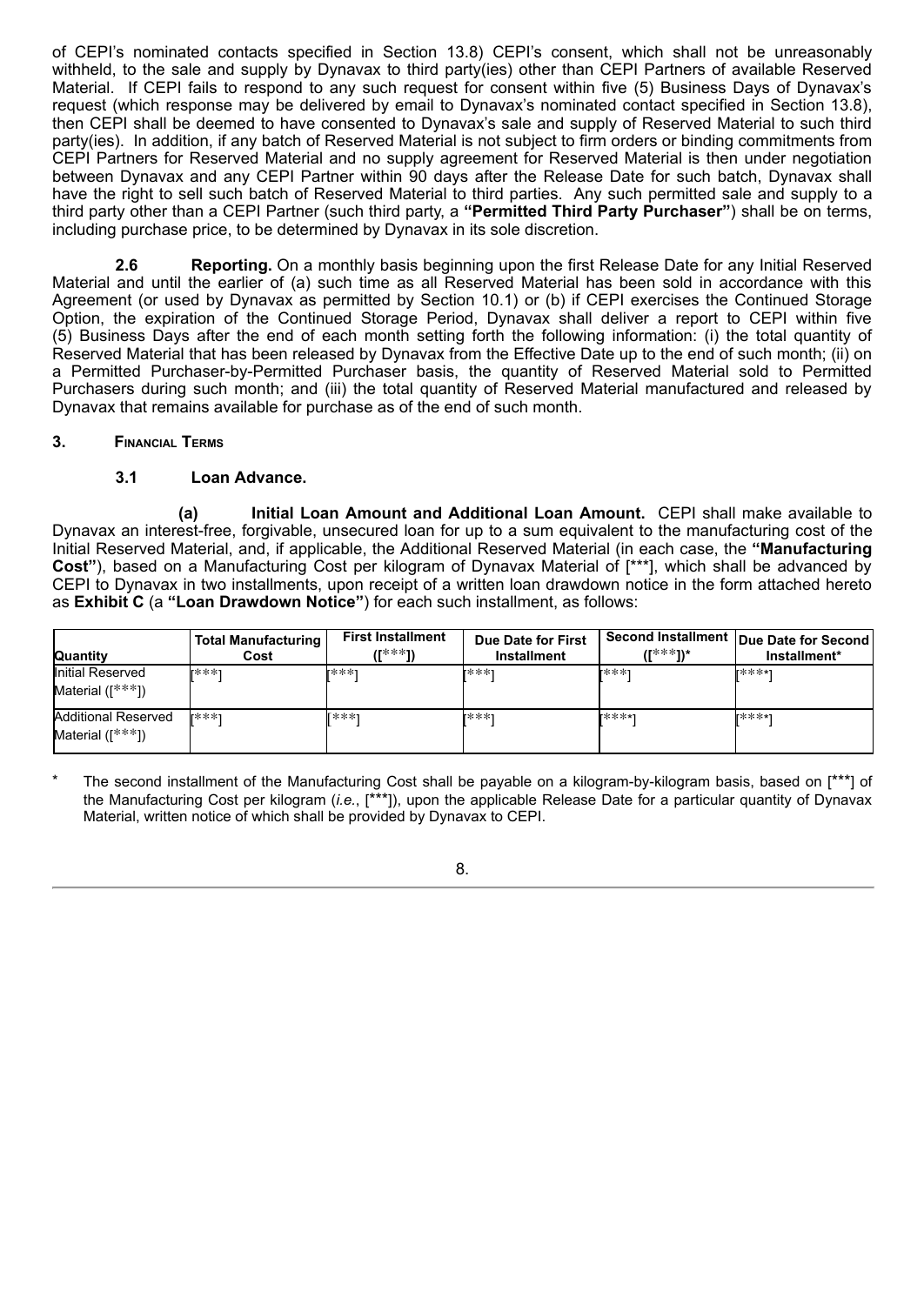**(b) Extra Loan Amount.** If Dynavax identifies Extra Capacity and CEPI exercises its First Right in accordance with Section 2.1(c) above, then effective as of the First Right Exercise Date, CEPI shall make available to Dynavax an interest-free, forgivable, unsecured loan for a sum equivalent to the Extra Manufacturing Cost (the **"Extra Loan Amount"**), which shall be advanced by CEPI to Dynavax in installments, with the first installment equal to [\*\*\*] of the Extra Manufacturing Cost to be due on the First Right Exercise Date and the second installment equal to [\*\*\*] of the Extra Manufacturing Cost to be due on the Release Date of the Extra Reserved Material in accordance with the table set forth in Section 3.1(a) (including the note to such table), *mutatis mutandis*, upon receipt of a Loan Drawdown Notice for each such installment.

Loan Drawdown Notices pursuant to Section 3.1(a) and this Section 3.1(b) shall specifically refer to this Agreement and shall be delivered by Dynavax to CEPI via email to [\*\*\*] fifteen (15) Business Days in advance of the due date except for the first advance which will be made as soon as reasonably practicable after the first Loan Drawdown Notice. The form of the first Loan Drawdown Notice is set out in Exhibit C and the form of subsequent Loan Drawdown Notices shall be agreed in writing between the Parties.

**3.2 Reimbursement of Loan Amount.** Within 30 days of a Reimbursement Trigger:

**(a)** in respect of any Initial Reserved Material or Additional Reserved Material, Dynavax shall reimburse to CEPI a portion of the Initial Loan Amount or Additional Loan Amount (as applicable) advanced to Dynavax equal to the Manufacturing Cost for the quantity of Initial Reserved Material or Additional Reserved Material (as applicable) that is the subject of the Reimbursement Trigger;

**(b)** in respect of any Extra Reserved Material, Dynavax shall reimburse to CEPI a portion of the Extra Loan Amount advanced to Dynavax equal to the Extra Manufacturing Cost for the quantity of Extra Reserved Material that is the subject of the Reimbursement Trigger.

The Parties acknowledge and agree that provided that Dynavax is in material compliance with the material terms of this Agreement, Dynavax shall have no obligation to repay any portion (up to 100%) of the applicable Loan Amount in respect of any Reserved Material that, for any reason, is not subject to a Reimbursement Trigger at the end of the Term and that has been destroyed in accordance with Section 10.1). For clarity, the total amount that Dynavax is obligated to repay to CEPI pursuant to this Section 3.2 shall not exceed the total Loan Amount actually advanced by CEPI to Dynavax pursuant to Section 3.1.

**3.3 Manner and Place of Payment.** All payments (including repayments) hereunder shall be payable in United States Dollars by wire transfer of immediately available funds to an account designated by the Party entitled to receive payment.

**3.4 Late Payments.** If any payment due under this Agreement is not paid within 10 Business Days of the due date in accordance with the applicable provisions of this Agreement, such payment shall accrue interest at a rate per annum that is [\*\*\*] above the then-current prime rate quoted by Citibank in New York City, New York, USA (or such other rate and source as the Parties mutually agree in writing), for the period from the due date for payment until the date of actual payment; *provided, however,* that in no event shall such rate exceed the maximum legal annual interest rate. The payment of such interest shall not limit the Party entitled to receive payment from exercising any other rights it may have as a consequence of the lateness of any payment.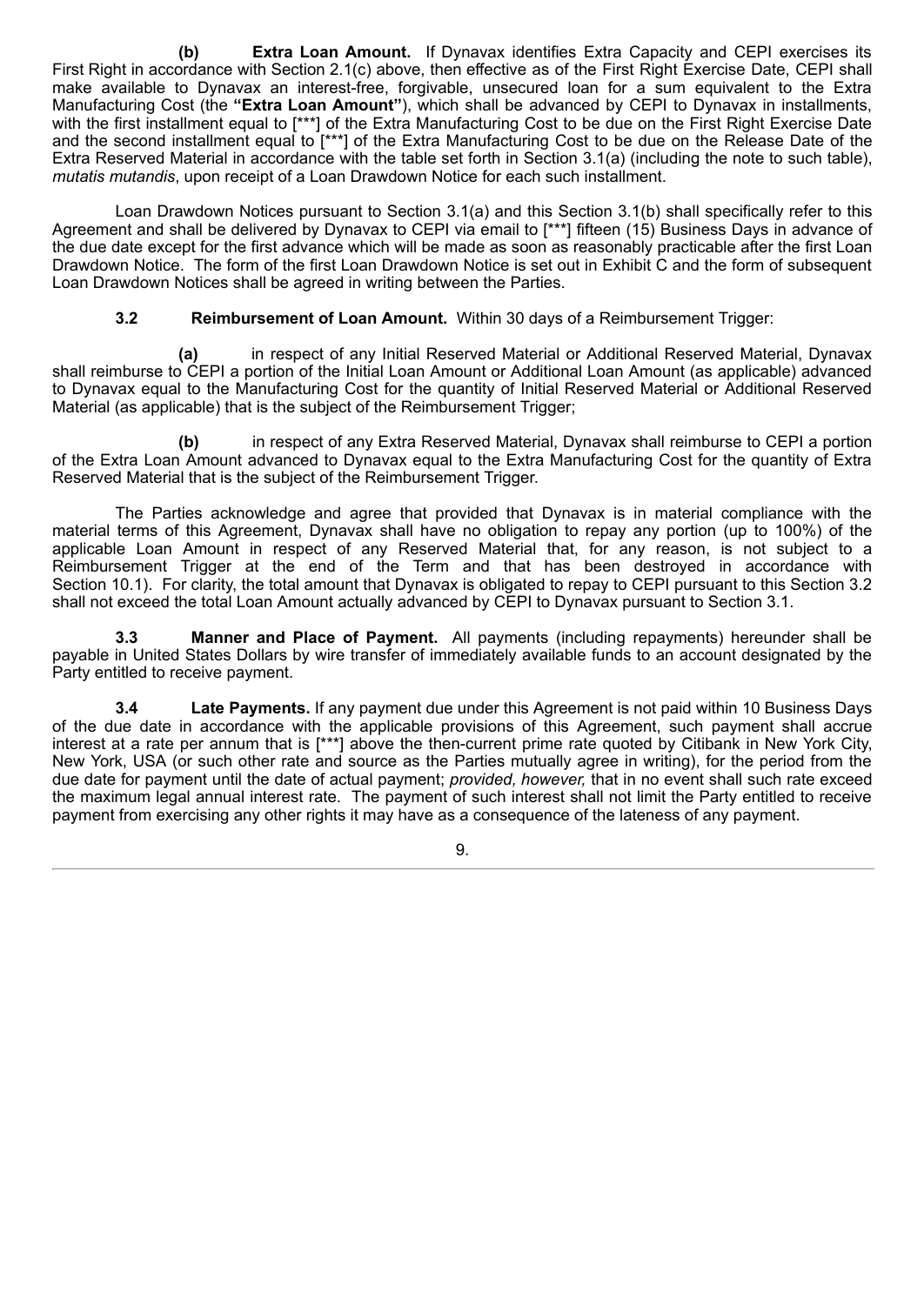**3.5 Failed or Delayed Manufacture of Reserved Material.** If Dynavax CMO fails to start manufacture of one or more batches of Reserved Material in time to meet the applicable release date set forth in Section 2.1 or one or more batches of Reserved Material fails to meet its specification for any reason:

**(a)** Dynavax shall inform CEPI in writing and provide all information known to Dynavax and reasonably necessary for CEPI to make an informed decision, as soon it becomes aware of the same; and

**(b)** CEPI may in its sole discretion, opt either to (i) accept the delay; (ii) accept Dynavax's manufacture of replacement batch(es) for release within an agreed timeframe which may be after 31 December 2021; or (iii) in a situation where Dynavax has not paid, is not obligated to pay, or has paid but has a contractual right to recover or actually does recover amounts paid, from the Dynavax CMO, reduce the Loan Amount by the portion of the Manufacturing Cost (or Extra Manufacturing Cost, as applicable) for such batch(es), such reduction to be set-off against the next Loan Amount installment or, if CEPI is not obligated to advance any additional Loan Amount to Dynavax, repaid by Dynavax to CEPI within 30 Business Days of a repayment request for the same. For clarity, under no circumstances shall Dynavax have any obligation to pay or repay to CEPI any portion of the Loan Amount advanced to Dynavax that Dynavax has paid or is obligated to pay to the Dynavax CMO and has no contractual right to recover and does not actually recover from the Dynavax CMO.

# **4. Compliance and Regulatory**

**4.1 Compliance.** Dynavax shall comply with all Applicable Laws, including GMP, and the terms and conditions of this Agreement and the CEPI Third Party Code as described in Section 4.2, in carrying out its obligations under this Agreement and shall ensure that all necessary approvals are obtained and maintained for the manufacturing facility where the Reserved Materials are manufactured (together with the provisions of Section 4.4, the **"Compliance Requirements"**).

**4.2 CEPI Third Party Code.** The CEPI Third Party Code is a statement of CEPI's values and of the policies, practices and principles applicable to recipients of any funds from CEPI.

**(a)** Dynavax acknowledges the statement of CEPI's values in Section 1 of the Code.

**(b)** Dynavax acknowledges CEPI's expectation that Dynavax shall adhere to business practices, ethical principles and legal requirements that are at least substantially similar to those described in Sections 2 to 10 of the Code.

**(c)** Dynavax shall comply with the requirements for reporting compliance concerns and misconduct to CEPI (Sections 4 and 11 of the Code).

**(d)** Dynavax shall cooperate as may be requested by CEPI in the submission of information related to Project activities and expenditures in accordance with the International Aid Transparency Initiative (Section 12 of the Code).

**(e)** Dynavax shall comply with CEPI's Equitable Access Policy.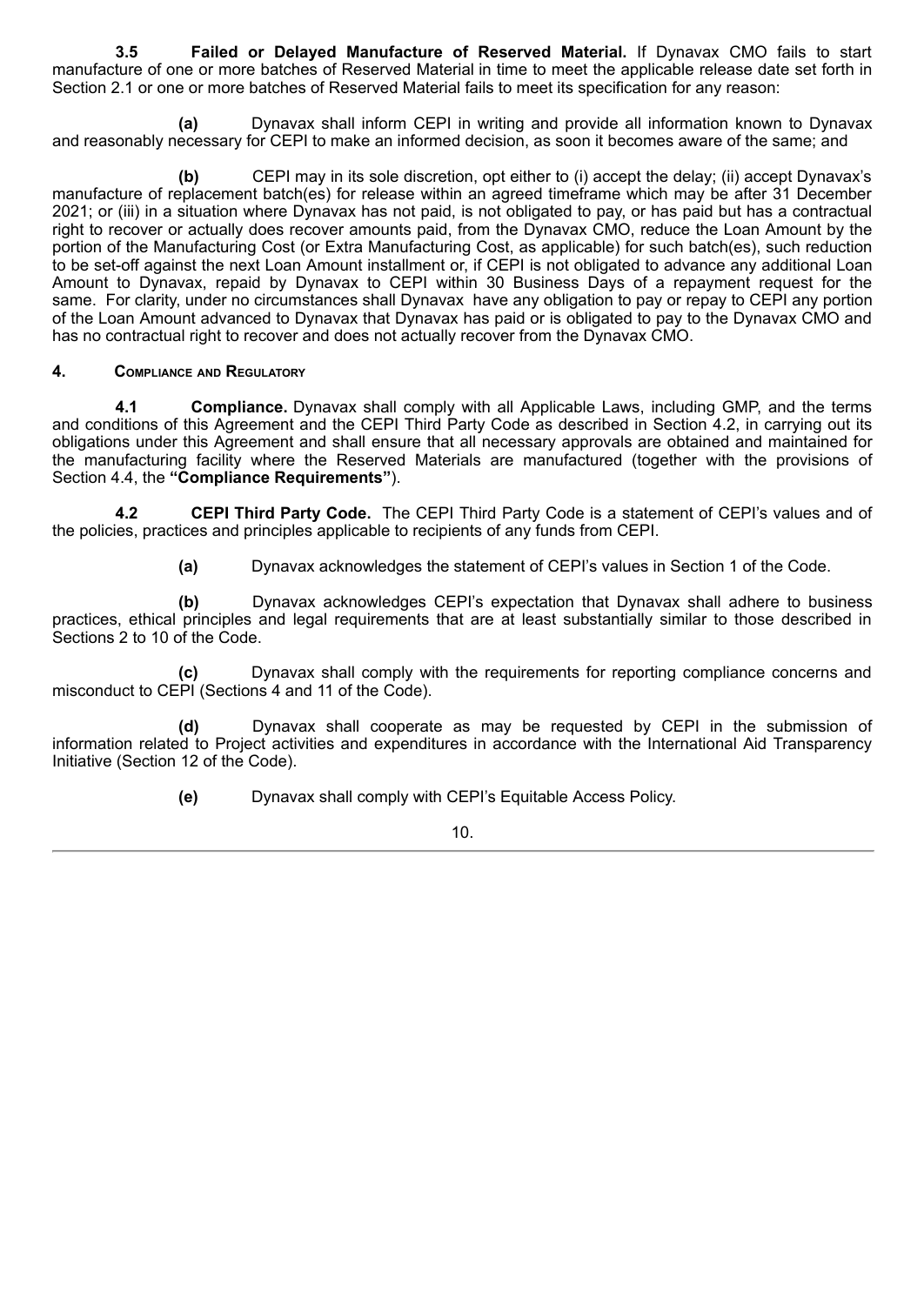**(f)** To the extent applicable to the Project, Dynavax shall comply with CEPI's Animals in Research Policy.

**(g)** To the extent applicable to the Project, Dynavax may rely upon its own substantially similar policies and principles so as to comply with: (i) CEPI's Clinical Trials Policy; (ii) CEPI's Managing Conflicts of Interest Policy; (iii) CEPI's Scientific Integrity Policy; and (iv) CEPI's Travel and Expenses Policy.

**(h)** Dynavax shall comply with the provisions related to Sub-Contracts (Section 14 of the Code) and to Sub-Grants (Section 15 of the Code).

**4.3 Amendments to the CEPI Third Party Code.** CEPI may amend the Third Party Code and/or the CEPI policies incorporated by reference therein from time to time. CEPI shall give Dynavax at least thirty (30) days' written advance notice of such amendments taking effect. If in the reasonable opinion of Dynavax any proposed amendment is likely to have a substantial adverse effect on Dynavax and/or the Project, Dynavax shall promptly notify CEPI. On receipt of such notice, the Parties will discuss and seek to agree in good faith about how to proceed.

**4.4 Regulatory.** In addition to the other Compliance Requirements:

**(a)** Dynavax shall manufacture, sample, test and store all Reserved Material in accordance with the Quality Agreement.

**(b)** On reasonable prior notice, Dynavax shall provide all reasonable co-operation to any inspection by any regulatory authority and shall permit such regulatory authority access to the Dynavax CMO manufacturing site and all relevant records necessary or reasonably desirable in support of the use of the Reserved Material by CEPI Partners as contemplated by this Agreement.

**(c)** If any regulatory authority notifies the Dynavax CMO or Dynavax of a violation or deficiency in compliance which would impact the use of the Reserved Material by CEPI Partners as contemplated by this Agreement, Dynavax shall share such notification with CEPI within three (3) days of receipt of the same.

# **5. Announcements**

**5.1 Announcements.** Except as required by law or any competent regulatory authority or in compliance with this Article 5, the Parties shall consult on and agree in writing upon the form of all press releases and public announcements concerning this Agreement or its subject matter (**"Announcements"**). Notwithstanding the foregoing, the Parties acknowledge that the existence and general purpose of this Agreement may be disclosed by either Party. For the avoidance of doubt, no Confidential Information introduced by a Party under this Agreement may be published by the other Party without the express prior written consent of the providing Party, and no Personal Data shall be contained in any Announcement and/or other communications to the public. For clarity, nothing in this Agreement shall be construed to prohibit Dynavax from making such press releases, public announcements and other public disclosures concerning this Agreement or its subject matter as are necessary to comply with applicable securities laws, rules and regulations and the requirements of any exchange on which Dynavax's securities are listed.

**5.2 Publicity/Use of Name.** Neither Party shall use the names, logos or trademarks of the other in any Announcement, advertising, promotion, or for other commercially-related purposes, without the named Party's prior express written consent, except as expressly provided for in this Agreement.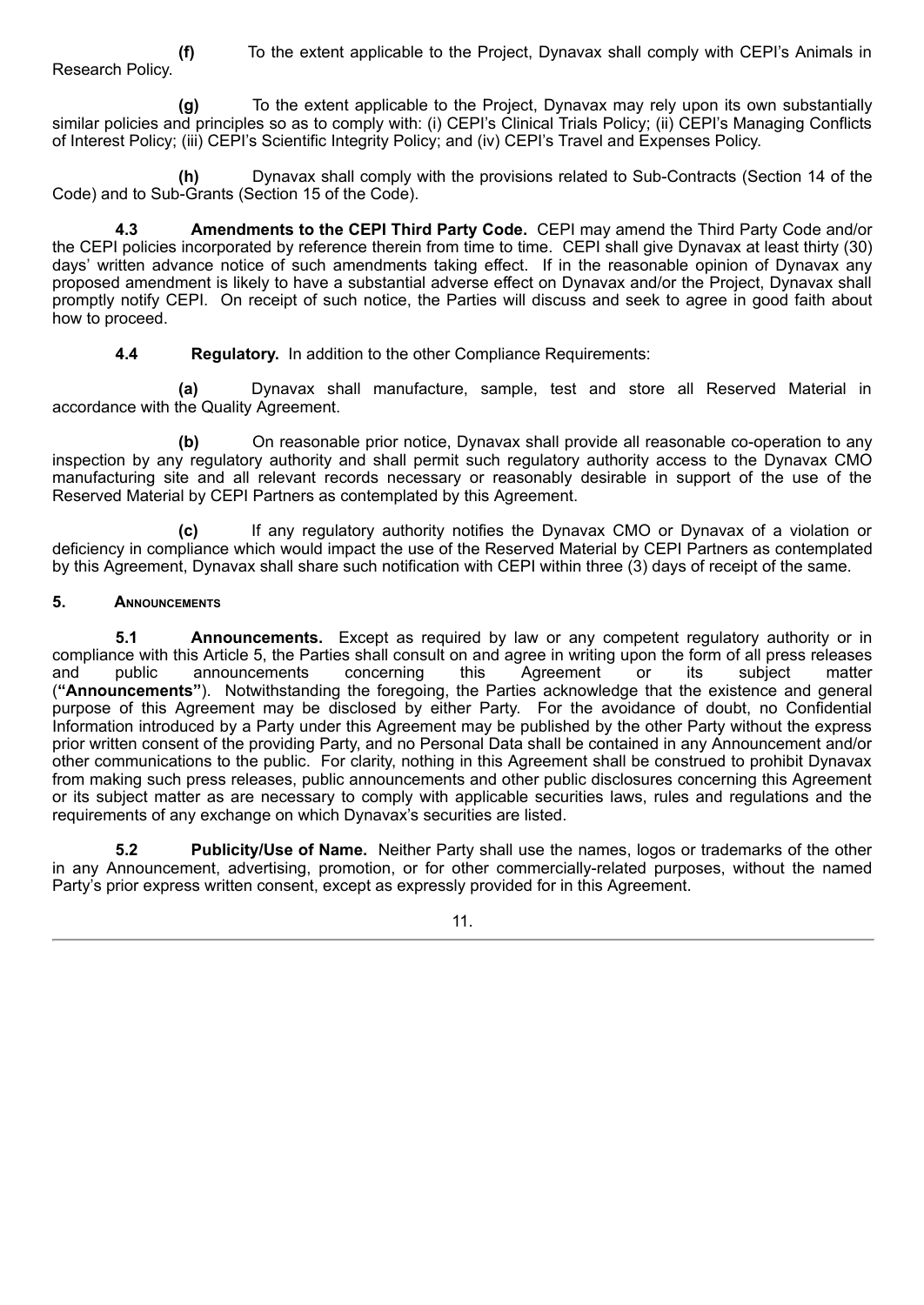# **6. Confidentiality and Personal Data**

**6.1 Confidentiality Obligations.** Each Party undertakes that both during the Term and for a period of five (5) years after its termination or expiry, it shall keep confidential and not disclose any Confidential Information of the other Party disclosed to or obtained by it in connection with this Agreement other than its employees, agents, consultants, professional advisers, sub-contractors, regulatory authorities and, in the case of CEPI, CEPI Partners and CEPI's funders, in each case who have a need to know Confidential Information of the other Party and to the extent they are bound by a written agreement or statutory obligation to protect the confidentiality of such Confidential Information equivalent to the provisions contained herein. Each Party shall take reasonable security precautions to protect against unauthorized disclosure of such Confidential Information. Each Party shall use Confidential Information solely in connection with the operation of the Agreement and to the extent that is reasonably necessary for the purposes of the Agreement. Each Party shall ensure that all staff, consultants, agents and third parties to which Confidential Information of the other Party is disclosed are: (i) informed of the confidentiality provisions of this Agreement; and (ii) bound by obligations of confidentiality and non-use at least as protective as the provisions contained herein.

**6.2 Required Disclosure.** The disclosure of information that is required to be disclosed by a competent court or regulatory authority or otherwise by Applicable Law may be disclosed as required, provided that where it is free to do so, the receiving Party shall give notice of such disclosure to the disclosing Party as soon as reasonably practicable.

**6.3 Permitted Disclosures.** Notwithstanding the above, nothing in this Agreement shall restrict Dynavax's right to (a) disclose the existence of a relationship between the Parties for the purpose of declaring a potential conflict of interest; or (b) disclose Confidential Information to any committee or regulatory body in furtherance of Dynavax's statutory or regulatory duties. Notwithstanding the above, nothing in this Agreement shall restrict CEPI's right to (a) disclose the existence of a relationship between the Parties for the purpose of declaring a potential conflict of interest; or (b) disclose the nature of the relationship between the Parties, the aggregate Loan Amount and a high level description of how this relationship enables CEPI's mission as it pertains to equitable access to vaccines against SARS‑CoV‑2.

# **6.4 Personal Data.**

**(a)** The Parties undertake to comply with Applicable Laws concerning Personal Data, including the Data Protection Regulation.

**(b)** Except as specifically agreed otherwise in writing among the Parties in order to ensure that medical confidentiality and privacy of patients are fully respected it is hereby acknowledged and agreed that no Personal Data will be shared between the Parties or between Dynavax and CEPI Partners.

**(c)** Without prejudice to Sections 6.4(b) and 6.4(d), in the event that one Party (the "**Personal Data Supplier**") transfers any Personal Data to another Party (the "**Personal Data Recipient**"), the Recipient undertakes to:

**(i)** solely process Personal Data in connection with the operation of the Agreement and to the extent that is reasonably necessary for the purposes of the Agreement or otherwise permitted in accordance with Article 28(3)(a) of the GDPR;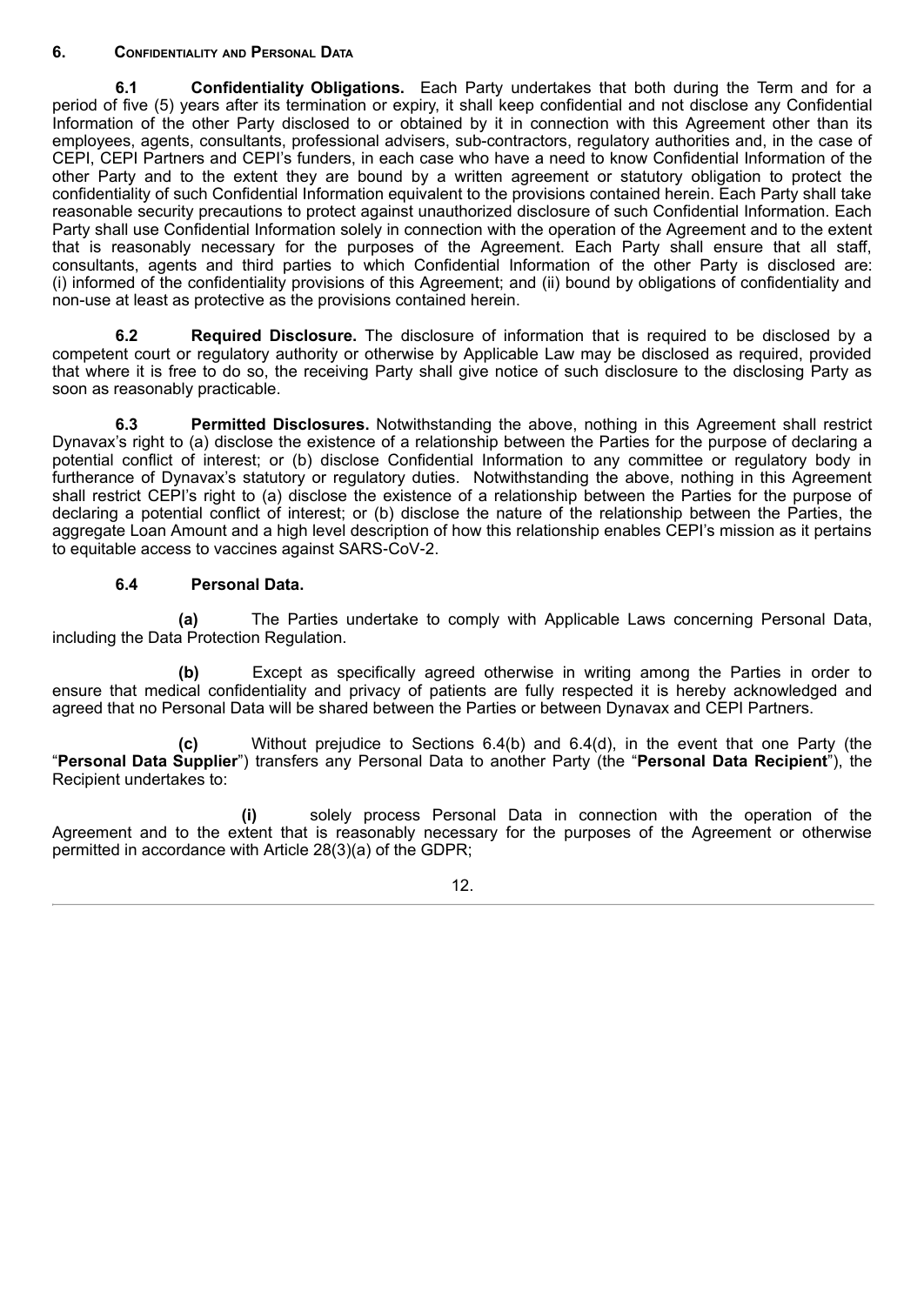**(ii)** apply appropriate technical and organisational measures so that the processing of Personal Data carried out meets the legal and regulatory requirements in terms of Data Protection Regulation and guarantees the protection of the rights of the persons concerned;

**(iii)** collaborate with and assist the Personal Data Supplier throughout the processing of Personal Data and alert the Personal Data Supplier to any instructions that appear to be contrary to applicable regulations;

**(iv)** notify the Personal Data Supplier of any data breach as soon as possible after becoming aware of it, in order to enable the Personal Data Supplier, where appropriate, to fulfil its obligation to notify the data protection supervisory authority and, if necessary, the data subjects;

**(v)** assist the Personal Data Supplier, within the limits of the information and means made available to it, to respond, within the time limits established by law, to the requests of the persons concerned;

**(vi)** ensure, in the event of a transfer of Personal Data to a territory outside the European Union, that such transfer complies with applicable law provisions, by signing a separate written agreement;

**(vii)** inform the Personal Data Supplier of any addition or modification of subprocessors, it being specified that the Personal Data Supplier has ten (10) working days to raise legitimate objections to the sub-processor (an objection based on the sub-processor's non-compliance is considered legitimate);

**(viii)** return to the Personal Data Supplier or, subject to the Personal Data Supplier prior written instruction, destrov all Personal Data processed on its behalf, unless a legal obligation is imposed on the Recipient, and to confirm such destruction upon request;

**(ix)** enable the Personal Data Supplier to perform such verifications as it deems necessary, up to a maximum of one (1) audit per year, to ensure that the Recipient complies with the Personal Data Supplier's documented data protection instructions and meets its obligations under this Clause.

**(x)** It is understood and agreed between the Parties that, if the sharing of Personal Data between the Parties is strictly needed to carry out the Project, a specific additional written data sharing agreement shall be agreed and signed by the Parties before any sharing of Personal Data.

**(d)** It is understood and agreed between the Parties that, if the sharing of Personal Data between the Parties is strictly needed to carry out the Project, a specific additional written data sharing agreement shall be agreed and signed by the Parties before any sharing of Personal Data.

## **7. Warranties and Representations**

**7.1 Warranties.** As of the Effective Date, each Party warrants to the other Party that it has the full power and authority to enter into and assume all of its obligations under this Agreement. As of the Effective Date, Dynavax warrants to CEPI that the following statements ("**Warranties**") are true and correct: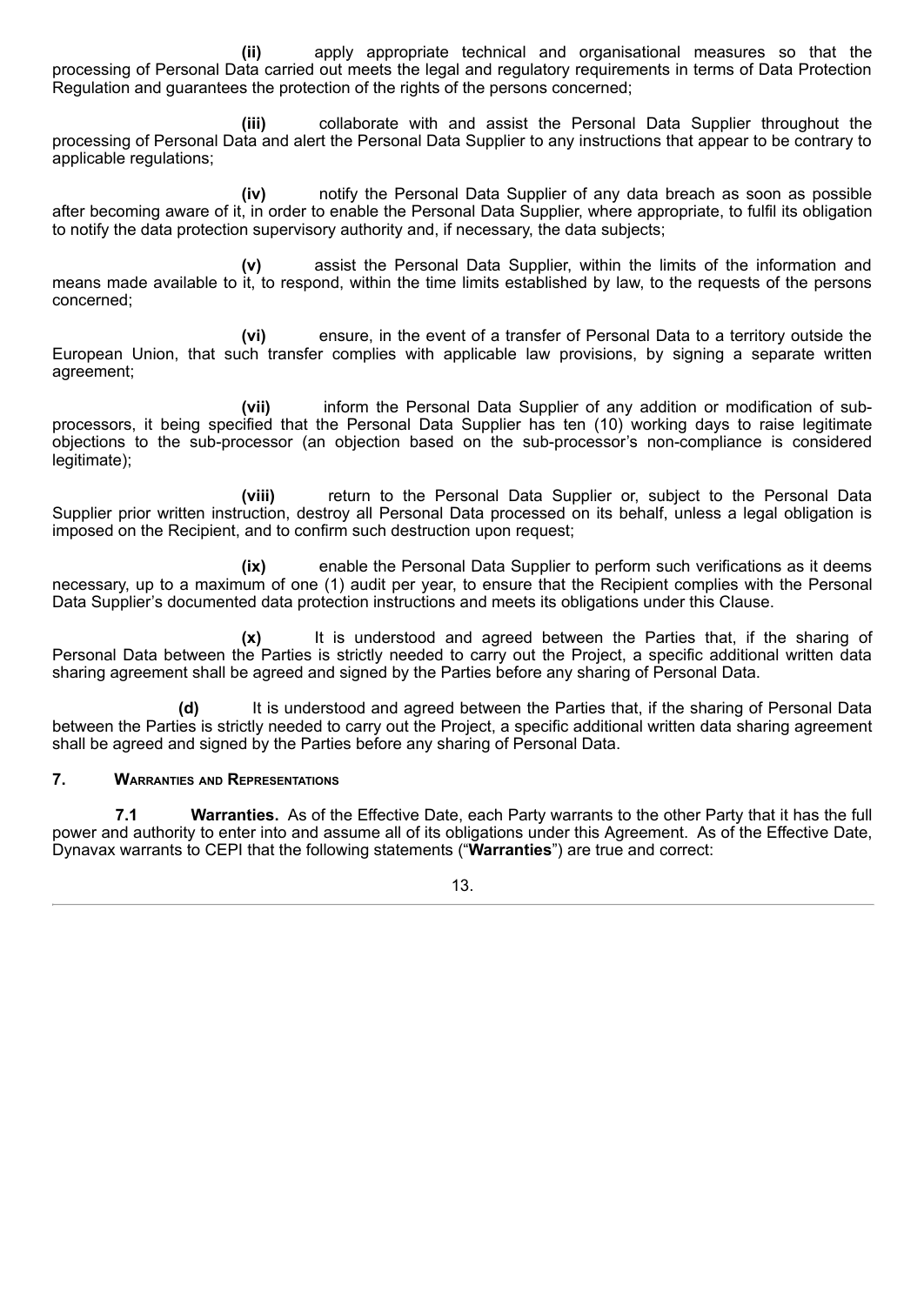**(a)** it has not received any written communication from any third party claiming or alleging that the manufacture, use or sale of the Dynavax Adjuvant infringes, misappropriates or violates the intellectual property, privacy or publicity rights of any third party, and it is not aware of any issued patent of any third party that would be infringed by the manufacture, use or sale of the Dynavax Adjuvant; *provided, however,* that Dynavax makes no warranty or representation whatsoever, and hereby disclaims all warranties and representations, that the manufacture, use or sale of any CEPI Partner Vaccine will not infringe, misappropriate or violate the intellectual property, privacy or publicity rights of any third party; and

**(b)** none of Dynavax, nor any officer or employee of Dynavax, has been debarred or is subject to debarment by any regulatory authority. Dynavax shall obtain similar written assurances from the Dynavax CMO that neither the Dynavax CMO, nor any officer or employee of the Dynavax CMO, has been debarred or is subject to debarment by any regulatory authority.

**7.2 Representations.** Dynavax represents that it will comply with the following statements ("**Representations**"):

**(a)** Dynavax will ensure that its staff exercise reasonable skill and care and at least the level of care, diligence and skill of their profession that other professionals in the same discipline would in the same or similar circumstances in relation to the Project;

**(b)** Dynavax will ensure that all activities performed by or on behalf of Dynavax under this Agreement have been performed in accordance with all Applicable Laws, including the CEPI Third Party Code where applicable, GMP and the Quality Agreement; and

**(c)** Dynavax will ensure that no funding received from CEPI pursuant to this Agreement or any Supply Agreement (if applicable) will be directly used to benefit individuals or entities associated with terrorism.

**7.3 Continuing Obligation.** Dynavax acknowledges a continuing obligation to promptly disclose to CEPI if Dynavax is not in compliance with the foregoing Representations and Warranties or if the Dynavax CMO cannot give similar assurances.

**7.4 Disclaimers**. EXCEPT AS EXPRESSLY STATED IN THIS AGREEMENT, NO REPRESENTATIONS OR WARRANTIES WHATSOEVER, WHETHER EXPRESS OR IMPLIED, INCLUDING WARRANTIES OF MERCHANTABILITY, FITNESS FOR A PARTICULAR PURPOSE, NON-INFRINGEMENT, ARE MADE OR GIVEN BY OR ON BEHALF EITHER PARTY, AND ALL REPRESENTATIONS AND WARRANTIES, WHETHER ARISING BY OPERATION OF LAW OR OTHERWISE, ARE HEREBY EXPRESSLY EXCLUDED.

## **8. Liability and Indemnity**

**8.1 Liability cap.** Unless otherwise agreed by the Parties in writing, a Party's maximum liability in aggregate to the other Party arising out of this Agreement shall not exceed [\*\*\*] in respect of breaches other than non-payment of sums owed.

**8.2 Exclusions.** Neither Party shall be liable to the other Party for any loss of an indirect or consequential nature, nor for any loss of turnover, profits, business or goodwill, whether in contract, warranty, negligence, tort, strict liability or otherwise, arising out of any breach of or failure to perform any of the provisions of this Agreement.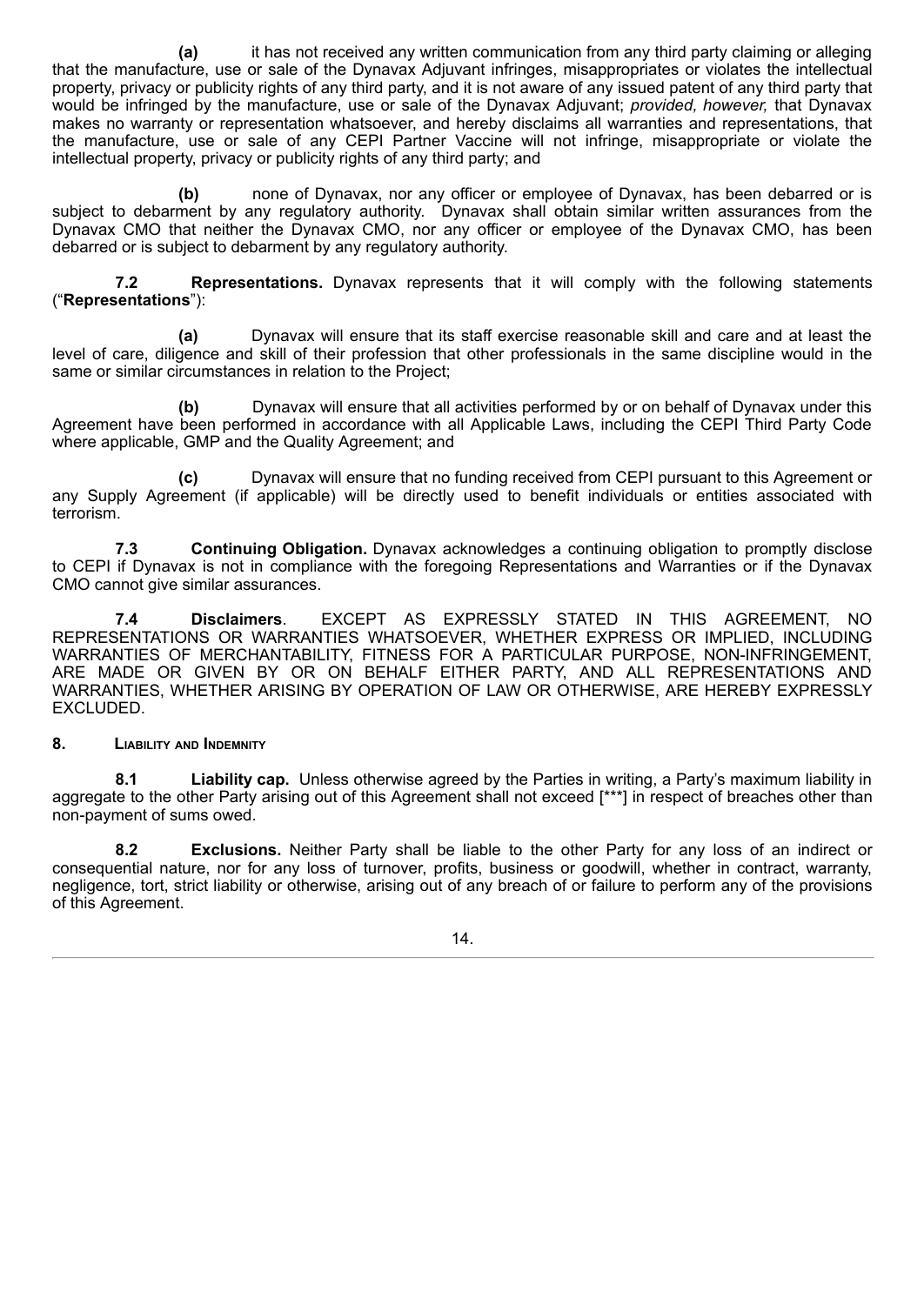**8.3 Exclusions from Liability Cap.** Notwithstanding the foregoing, nothing in this Agreement shall limit the liability of either Party to the other Party in respect of:

- **(a)** personal injury or death arising out of that Party's negligence or wilful misconduct; or
- **(b)** fraud or fraudulent misrepresentation or wilful misconduct; or
- **(c)** any other liability which cannot be limited or excluded as a matter of Applicable Laws;

or

**(d)** any indemnities under Section 8.4.

**8.4 Indemnity.** Dynavax shall indemnify CEPI against all liabilities, costs, expenses, damages and losses suffered or incurred by CEPI arising out of:

**(a)** any claim made against CEPI by a third party for actual or alleged infringement of a third party's intellectual property rights arising out of, or in connection with, the manufacture, supply or use of the Reserved Material, but specifically excluding any claim made against CEPI for actual or alleged infringement of a third party's intellectual property rights arising out of, or in connection with, the manufacture, use or sale of any CEPI Partner Vaccine or CEPI Partner Product except to the extent the basis for such claim is attributable specifically to the Reserved Material contained in such CEPI Partner Product;

**(b)** any claim made against CEPI by a third party for death, personal injury or damage to property arising out of, or in connection with, defects in the Reserved Material, solely as delivered by Dynavax to a Permitted Purchaser; and

**(c)** any claim made against CEPI by a third party arising out of or in connection with the supply of the Reserved Material, as delivered by Dynavax to a Permitted Purchaser;

except, in each case, to the extent that such liabilities, costs, expenses, damages and losses result from the breach by CEPI of any representation, warranty, covenant or agreement made by it under this Agreement or the negligence or wilful misconduct of CEPI.

**8.5 Mitigating Steps.** Each Party shall at all times take all reasonable steps to minimise and mitigate any loss or damage for which the relevant Party is entitled to bring a claim against the other Party pursuant to the indemnities in this Agreement.

**8.6 Survival.** This Article 8 shall survive termination of the Agreement.

## **9. Term and Termination**

**9.1 Term.** The term of this Agreement (the "**Term**") shall commence on the Effective Date and shall continue in full force and effect until the earlier of (a) such time as all Reserved Material that Dynavax is obligated to manufacture under this Agreement has been sold in accordance with Section 2.4 or Section 2.5 or disposed of in accordance with Section 10.1 and (b) the second (2nd) anniversary of the Effective Date, and the expiration of this Agreement shall become effective automatically on the earlier of such dates, unless this Agreement is earlier terminated in accordance with this Article 9 or as otherwise agreed to by the Parties in writing.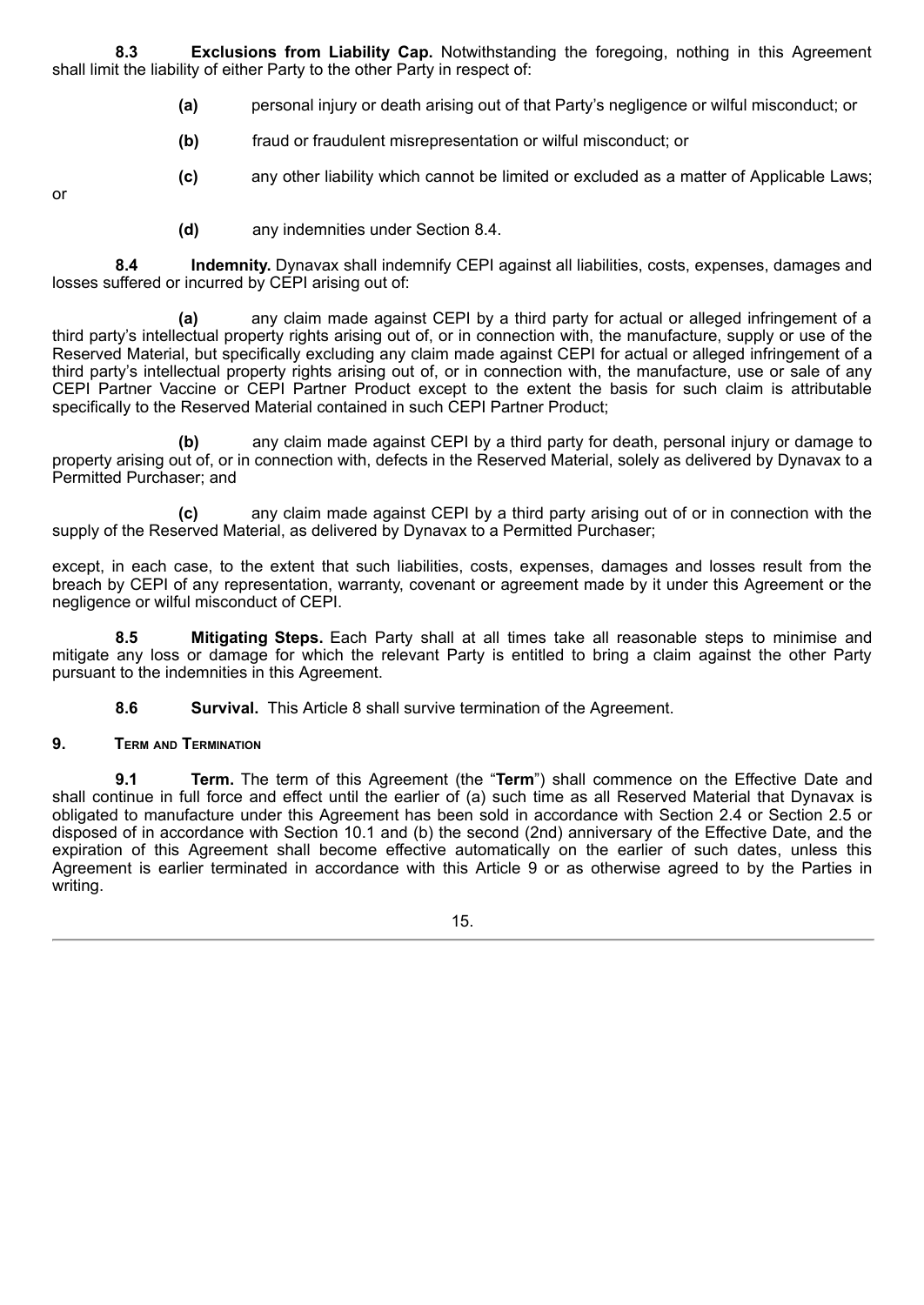**9.2 Termination of Agreement for Default.** Either Party (the "**Terminating Party**") may terminate this Agreement at any time by giving written notice of termination to the other Party (the "**Defaulting Party**"), when:

**(a)** (i) the Defaulting Party commits a material or persistent breach of this Agreement (which may, without limitation consist of a series of minor breaches) and (ii) the Terminating Party serves a notice on the Defaulting Party requiring the breach to be remedied and if the breach has not been remedied within thirty (30) Business Days of receipt of the notice, or if the breach is not capable of remedy, at the reasonable discretion of the Terminating Party; or

**(b)** the Defaulting Party becomes insolvent or a resolution is passed for its winding up (except voluntarily for the purpose of solvent amalgamation or reconstruction), or if an administrator, administrative receiver or receiver is appointed over the whole or any part of its assets, or if it makes any arrangement with its creditors, or undergoes any similar or equivalent insolvency proceeding anywhere in the world;

it being understood that termination shall become effective automatically upon receipt of written notice of termination, and subject to the above terms in this Section 9.2.

**9.3 Termination for Change of Control.** CEPI shall have the right to terminate this Agreement with immediate effect in the event that Dynavax experiences a change of Control upon written notice to Dynavax delivered within 30 days after written notice from Dynavax or its acquirer of such change of Control. For purposes of this Agreement, "Control" has the meaning given in section 1124 of the Corporation Tax Act 2010.

# **10. Effects of Expiration or Termination**

**10.1 Remaining Reserved Material.** CEPI shall have the option (the **"Continued Storage Option"**), exercisable by written notice to Dynavax delivered, as applicable, 10 Business Days prior to expiry of this Agreement or within 10 Business Days after the termination of this Agreement, to require Dynavax to continue to store any Reserved Material that remains unsold and not subject to a binding order by a Permitted Purchaser as of the expiry or termination of this Agreement, for up to an additional twelve (12) months (or such longer period as the parties may mutually agree) from the date of such expiry or termination, if CEPI agrees in writing to reimburse Dynavax for the cost of such storage (which reimbursed costs shall not be considered a loan and shall not be subject to repayment by Dynavax), in which event, during the applicable storage period (the **"Continued Storage Period"**), Sections 2.3, 2.4, 2.5, 2.6 and 3.2 shall survive such expiry or termination as applicable to such Reserved Material. If any Reserved Material remains unsold and not subject to a binding order by a Permitted Purchaser as of (a) unless CEPI exercises the Continued Storage Option, the expiry or termination of this Agreement for any reason or (b) the expiration of the Continued Storage Period, Dynavax shall have the right to sell any such remaining Reserved Material to any third party on terms to be determined by Dynavax and any such third party and/or, on notice to CEPI of the same, to use any such remaining Reserved Material for Dynavax's own products, provided, in each case, that Dynavax shall remain obligated to reimburse CEPI in accordance with Section 3.2 for the Manufacturing Cost actually advanced by CEPI for any such Initial Reserved Material or Additional Material, or the Extra Manufacturing Cost actually advanced by CEPI for any such Extra Reserved Material, as applicable, that Dynavax sells or uses (and Section 3.2 shall survive such expiry or termination of this Agreement for such purpose). If Dynavax does not choose to sell or use any such remaining Reserved Material, it shall destroy it and notify CEPI of the same promptly.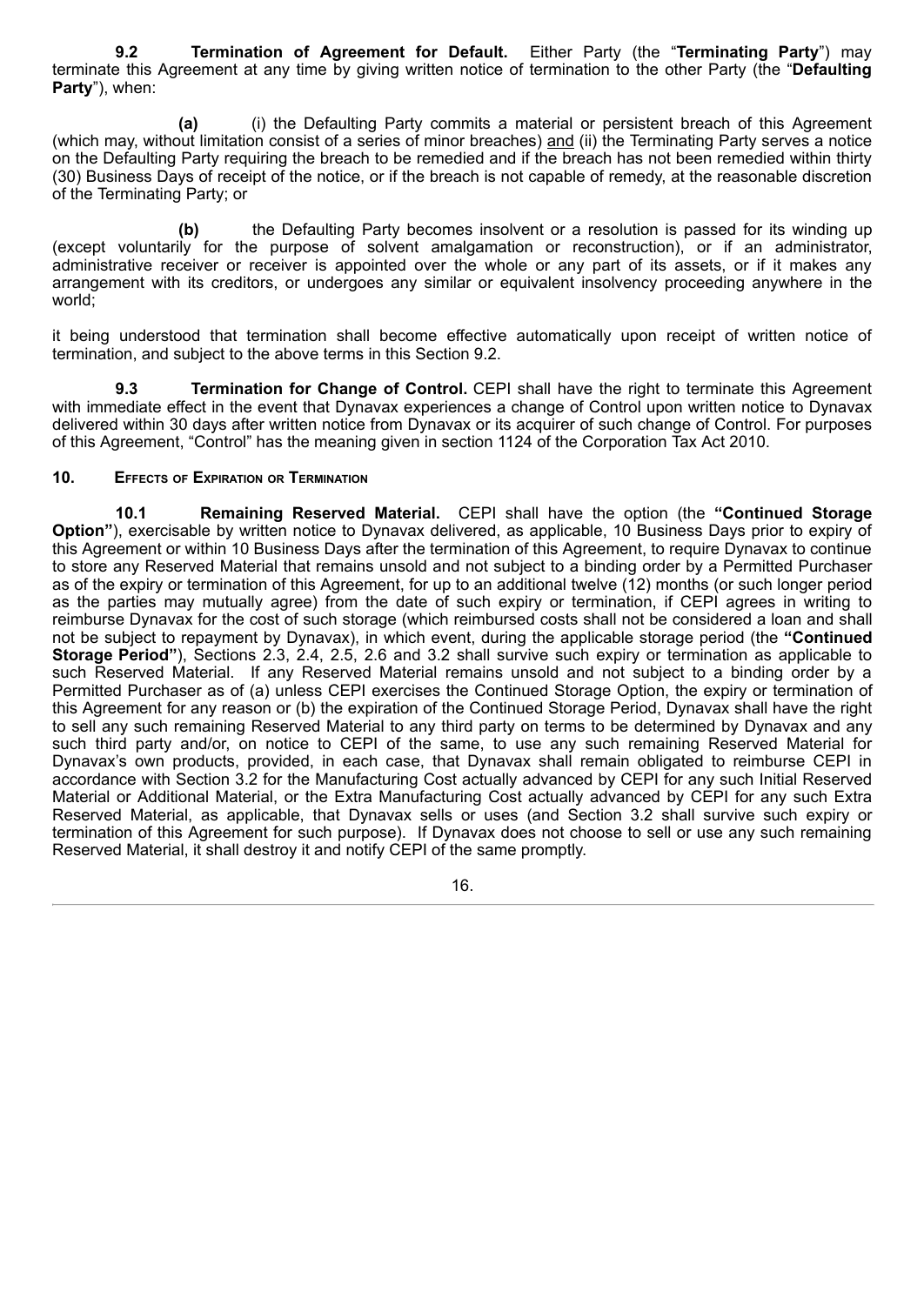**10.2 Return or Destruction of Confidential Information.** Upon the expiry or termination of this Agreement for any reason, each Party shall return or destroy the Confidential Information of the other Party disclosed hereunder together with all copies thereof, except each Party may keep one (1) archived copy of such Confidential Information which may be used solely for regulatory purposes and/or for monitoring compliance under this Agreement and shall not be required to delete copies of Confidential Information stored on automatic electronic backup systems.

**10.3 Survival of Clauses.** Termination or expiry of this Agreement howsoever arising shall be without prejudice to the rights and duties of either Party accrued prior to termination or expiry. The provisions of this Agreement which expressly or by implication are intended to come into or remain in force on or after its termination or expiration shall remain in full force and effect, including Sections 3.2 and 3.4 and Articles 6, 8, 10, 12 and 13, and shall continue to be enforceable notwithstanding termination or expiration.

# **11. Anti-Corruption and Anti-Bribery**

**11.1** Neither Party shall:

**(a)** offer or agree to give any person working for or engaged by the other Party any gift or other consideration which could act as an inducement or a reward for any act or failure to act connected to this Agreement, or any other agreement between the Parties; nor

**(b)** enter into this Agreement if it has knowledge that, in connection with this Agreement, any money has been, or will be, paid by or for itself to any person working for or engaged by the other Party, or that an agreement has been reached to that effect, unless details of any such arrangement have been disclosed in writing to the other Party before execution of this Agreement.

- **11.2** Without prejudice to Section 11.1:
	- **(a)** Dynavax acknowledges that:

**(i)** CEPI has to comply with the BA and the CFA and all other Applicable Laws, regulations, codes and sanctions relating to anti-bribery and anti-corruption; and

**(ii)** CEPI has to maintain in place adequate procedures (as referred to in section 7(2) of the BA and any guidance issued by the Secretary of State under Section 9 of the BA) designed to prevent any associated person from undertaking any conduct that would give rise to an offence under section 7 of the BA;

**(b)** In order to allow CEPI to comply with its statutory obligations under Section 11.2(a)(i), Dynavax agrees that it shall comply with all of CEPI's ethics, anti-bribery and anti-corruption policies at all times;

**(c)** Dynavax shall promptly report to CEPI any request or demand for any undue financial or other advantage of any kind received by Dynavax in connection with the performance of this Agreement;

**(d)** Dynavax shall not engage in any activity, practice or conduct which would constitute

either: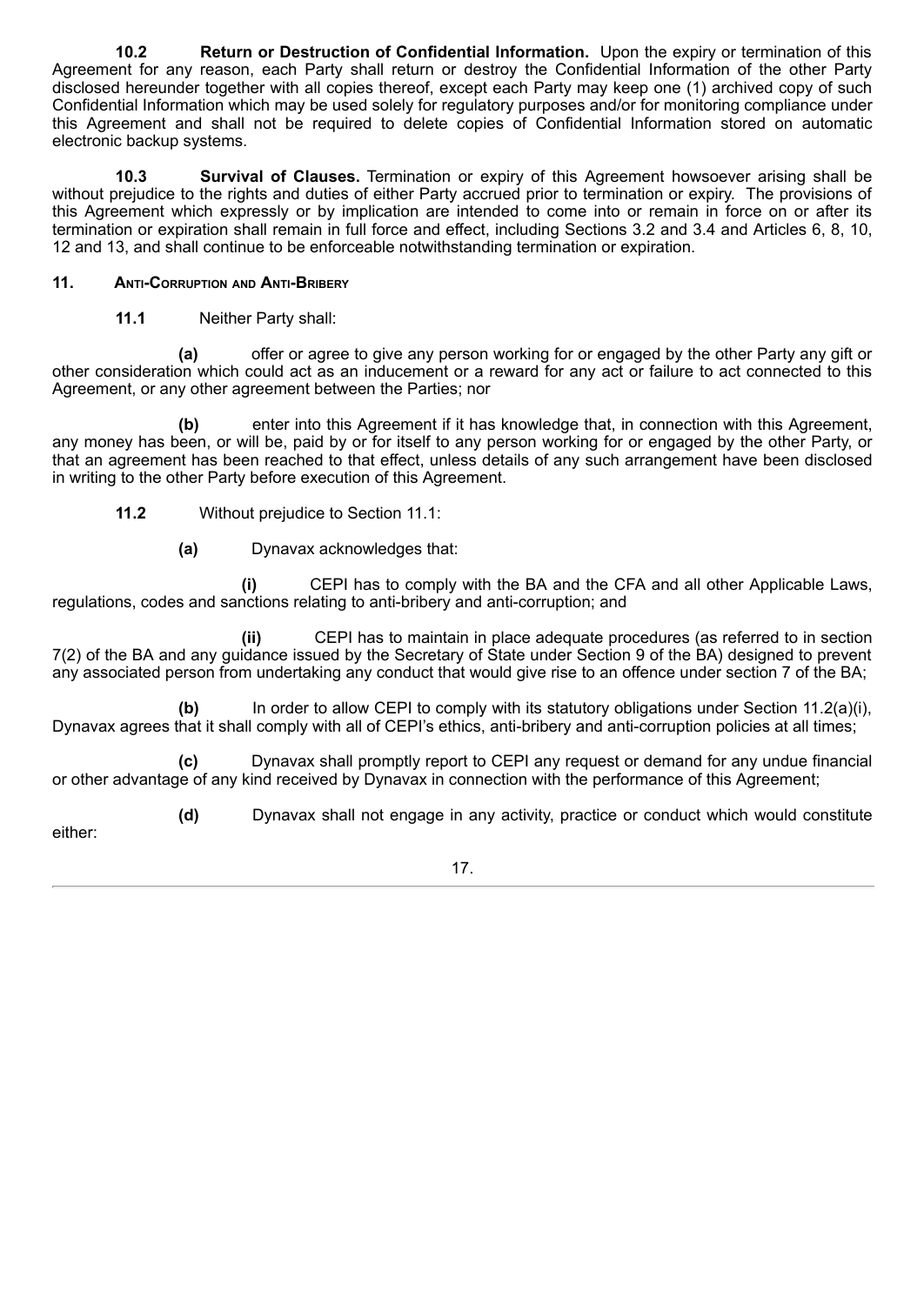CFA; or

**(i)** a tax evasion facilitation offence within the meaning of section 45(1) of the

of the CFA;

**(ii)** a foreign tax evasion facilitation offence within the meaning of section 46(1)

**(e)** Dynavax shall promptly report to CEPI any request or demand from a third party to facilitate the evasion of tax within the meaning of Part 3 of the CFA or any suspected tax evasion offences or facilitation of tax evasion offences, whether under UK law or under the law of any foreign country, in connection with the performance of this Agreement;

**(f)** Dynavax shall ensure that all employees and officers of Dynavax, and shall use all reasonable endeavours to ensure that all other persons who are performing services on behalf of Dynavax in connection with this Agreement, comply with this Article 11; and

**(g)** Dynavax shall provide such supporting evidence of compliance with this Article 11 as CEPI may reasonably request.

**11.3** If Dynavax becomes aware of any breach or suspected breach by CEPI (or by anyone employed by it or acting on its behalf) of Section 11.1 or 11.2, Dynavax must notify CEPI immediately and must respond promptly to CEPI's enquiries and co-operate with any investigation.

**11.4** Any breach of this Article 11 by either Party or by anyone employed by it or acting on its behalf shall entitle the other Party to terminate this Agreement forthwith.

# **12. Dispute Resolution, Jurisdiction and Governing Law**

**12.1 Escalation process.** Any claim, controversy, difference, dispute, proceedings or question ("**Dispute**") which may arise concerning the construction, meaning or effect of this Agreement, or concerning the rights or liabilities of the Parties hereunder, or any other matter arising out of or in connection with this Agreement will first be submitted to the Chief Executive Officer or designee of the Parties (the "**Senior Officers**") for resolution (each of whom may call on others to advise them as they see fit) unless this Agreement expressly provides otherwise. The Senior Officers shall discuss the Dispute in good faith and in a timely manner and endeavour to reach a mutually agreeable solution. If the Senior Officers are unable to resolve such Dispute within sixty (60) days from submission of the Dispute to the Senior Officers, then in respect of any dispute, the Parties irrevocably submit to the exclusive jurisdiction of the courts of England and Wales.

**12.2 Governing Law.** Subject to Section 12.1, this Agreement and any Dispute or claim (including non-contractual disputes or claims) arising out of or in connection with it or its subject matter or formation shall be governed by and construed in accordance with the substantive laws of England without reference to the choice of law rules.

## **13. General**

**13.1 Waiver.** Neither Party shall be deemed to have waived any of its rights or remedies under this Agreement unless the waiver is expressly made in writing and signed by a duly authorized representative of that Party.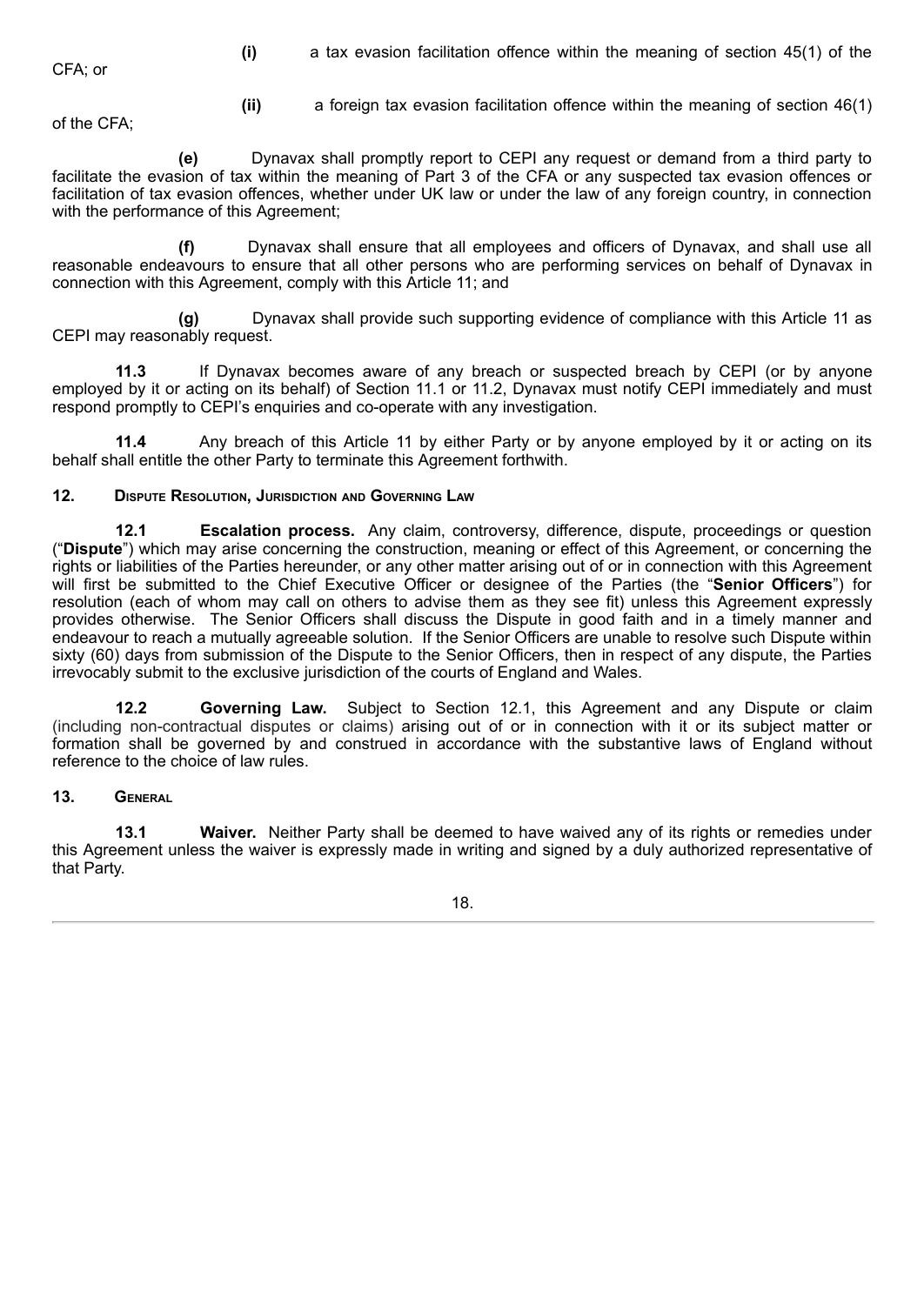**13.2 Entire Agreement.** The Parties agree that this Agreement, including its Exhibits, constitutes the entire agreement and understanding between the Parties relating to its subject matter and together they supersede and replace all prior drafts, previous understandings, arrangements, representations or agreements, whether in writing or oral, between the Parties relating to the subject matter of this Agreement.

**13.3 Variation.** No variation, amendment, modification or supplement to this Agreement shall be valid unless and until it is made in writing and signed by a duly authorised representative of each Party.

**13.4 Assignment.** Neither Party shall, without the prior written consent of the other Party assign, transfer, convey or declare a trust over this Agreement or make any other disposition (whether in whole or in part) of any of its rights and obligations hereunder to any Third Party, including by novation; EXCEPT THAT CEPI may, following written notification to Dynavax transfer its rights and obligations to an organisation of equivalent charitable mission, if CEPI considers (in good faith) that CEPI will not be in a position to fulfil its obligations or exercise its rights in the future.

**13.5 Severance of Terms.** If the whole or any part of this Agreement is or becomes or is declared illegal, invalid or unenforceable in any jurisdiction for any reason:

**(a)** in the case of the illegality, invalidity or un-enforceability of the whole of this Agreement it shall terminate only in relation to the jurisdiction in question; and

**(b)** in the case of the illegality, invalidity or un-enforceability of part of this Agreement that part shall be severed from this Agreement in the jurisdiction in question and that illegality, invalidity or unenforceability shall not in any way whatsoever prejudice or affect the remaining parts of this Agreement, which shall continue in full force and effect.

**13.6 Costs.** Each Party shall bear its own legal costs, legal fees and other expenses incurred in the preparation, negotiation and execution of this Agreement.

**13.7 Further Assurances.** Each Party shall perform such acts and execute such documents as reasonably may be required for securing to or vesting in the other Party the rights agreed to be granted to it pursuant to this Agreement.

**13.8 Notices.** Any notice to be given pursuant to this Agreement shall be in writing in the English language to the address of the recipient Party set forth below in this Section 13.8 or such other address as a Party may from time to time designate by written notice to the other Party for the attention of the recipient's nominated contact specified below and, except as expressly set forth below, shall be delivered:

**(a)** personally, in which case the notice will be deemed to have been received at the time of delivery;

**(b)** by pre-paid, first-class post if the notice is being sent to an address within the country of posting, in which case the notice will be deemed to have been received at 09:00 in the country of receipt on the second (2nd) Business Day in the country specified in the recipient's address for notices after the date of posting; or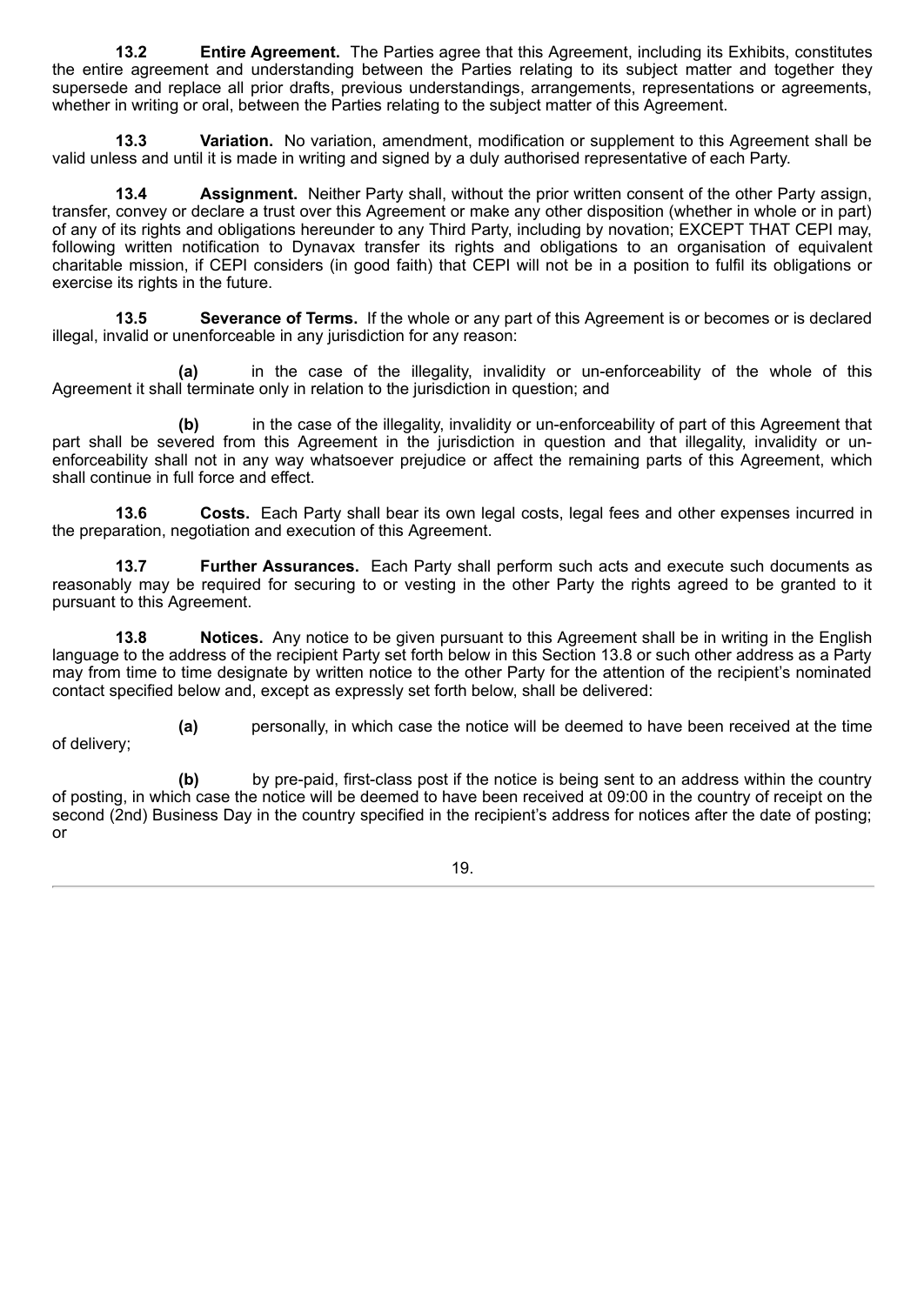**(c)** by international standard post if being sent to an address outside the country of posting, in which case the notice will be deemed to have been received at 09:00 in the country of receipt on the seventh (7th) Business Day in the country specified in the recipient's address for notices after the date of posting. To prove service of notice, it is sufficient to prove that the envelope containing the notice was properly addressed and posted or handed to the courier.

#### **Dynavax address for notice: CEPI addresses for notice:**

 $[$ \*\*\*]  $[$ \*\*\*]

The Parties agree that email is a valid method of giving notice under this Agreement with acknowledgement of receipt or delivery. Any notice or other communication delivered by email as permitted by the preceding sentence will be deemed to have been received on the first (1st) Business Day in the country specified in the recipient's address for notices after the date of transmission of such email.

**13.9 Partnership.** Nothing in this Agreement (notwithstanding the use of the defined term "CEPI Partner") shall be taken to constitute a partnership between the Parties. Except as specifically provided in this Agreement, neither Party shall by reason of this Agreement be empowered to act as agent for the other Party nor to pledge the credit of the other Party nor shall either Party be held liable for or incur liability in respect of the acts or defaults of the other Party to this Agreement.

**13.10 Counterparts.** This Agreement may be executed in counterparts, including electronic counterparts, but shall not be effective until each Party has executed at least one counterpart. Each counterpart shall constitute an original of this Agreement, but all the counterparts shall together constitute one and the same instrument.

**13.11 Rights of Third Parties.** A person who is not a Party has no right under any relevant law or legislation including the Contracts (Rights of Third Parties) Act 1999 to enforce or to enjoy the benefit of any term of this Agreement.

**13.12 Force Majeure.** Neither Party shall be deemed to have defaulted under or to be in breach of this Agreement for failure or delay in fulfilling material obligations when such failure or delay is directly caused by an event outside of their reasonable control, including but not limited to war, acts of war, insurrections, acts of terrorism, epidemics or pandemics, acts of God, or acts, omissions or delays in acting or failure to act by any of CEPI's funders provided this is not due to a breach of an obligation or any undertaking of CEPI owed to CEPI's funders (collectively a "**Force Majeure Event**"). Each Party shall inform the other promptly and in writing of such Force Majeure Event and the Parties will discuss the situation, and acting in good faith, agree on the appropriate course of action under the circumstances.

**13.13 Taxation.** All amounts payable by CEPI under this Agreement are exclusive of amounts in respect of any applicable valued added tax (or national equivalent), any applicable sales tax, export or import duty or any other taxes (other than VAT and taxes imposed on the profits of an entity), currency exchange expenses or banking charges under any Applicable Laws (**"Applicable Tax Amount"**), and CEPI shall be liable to pay such Applicable Tax Amount. Should CEPI be required to account for VAT by reverse charge, then such reverse charge is accounted for on top of the agreed payment amount and shall not be withheld from the agreed payment amount.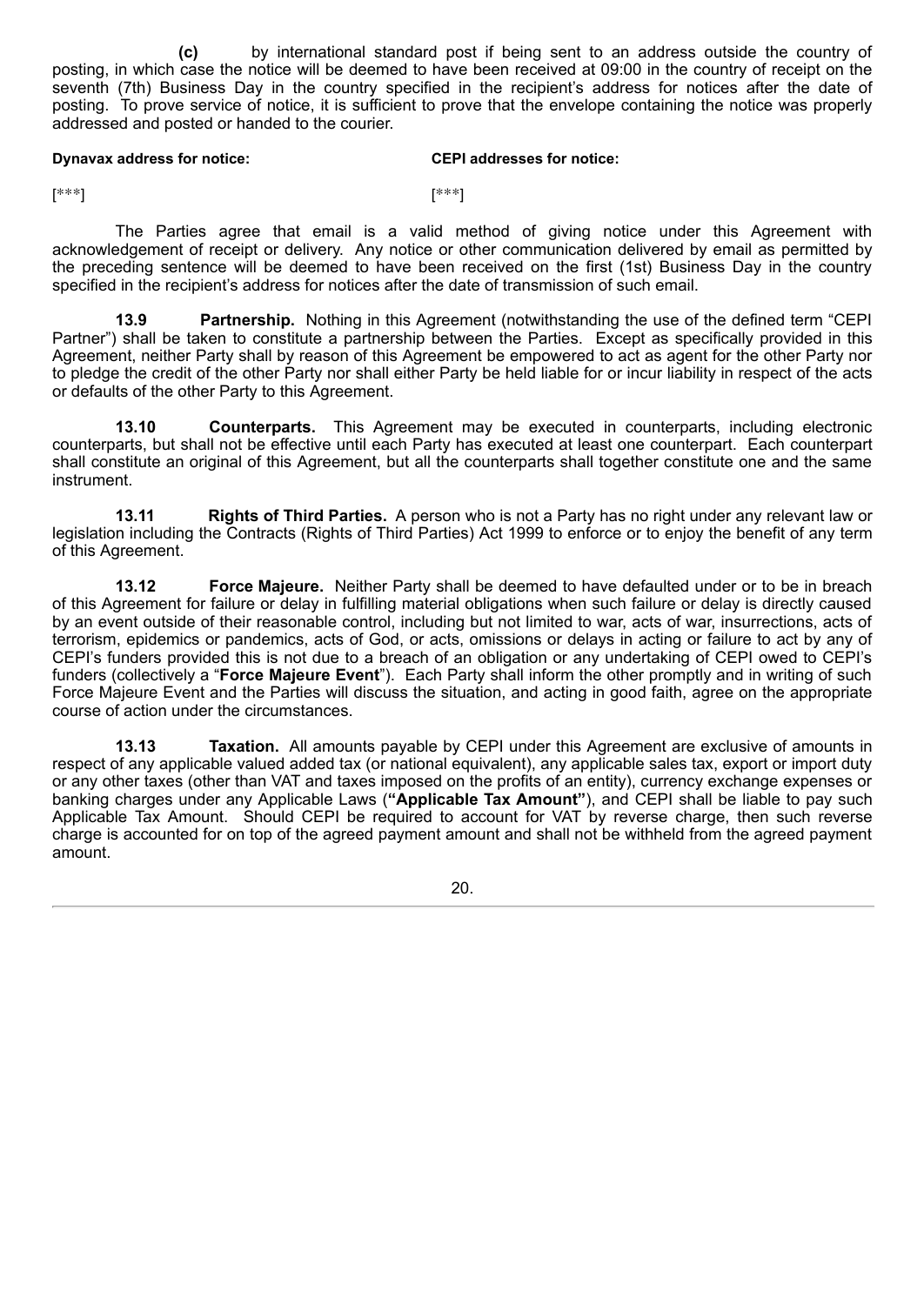[*Signature page follows.*]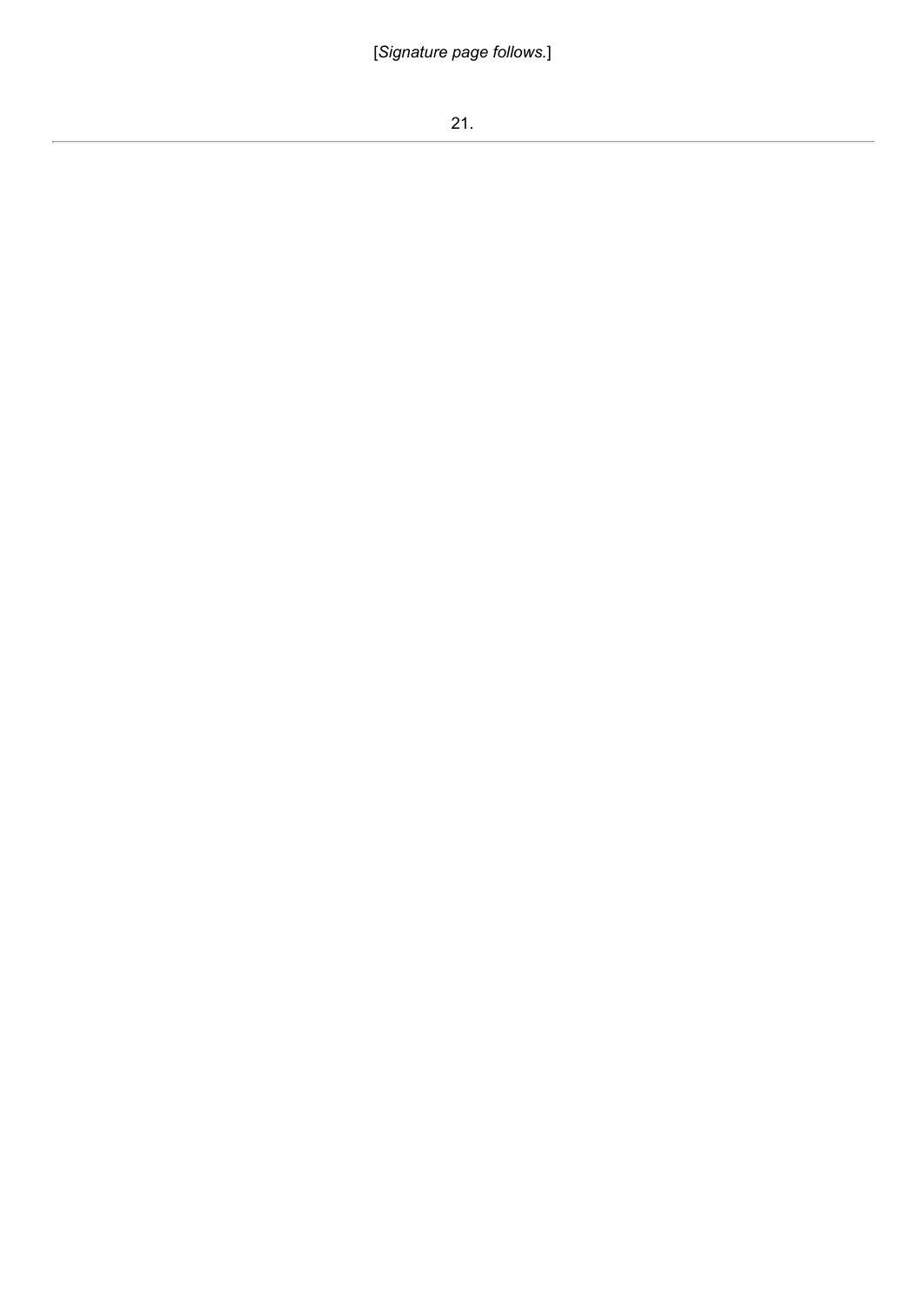**I<sup>n</sup> Witness Whereof,** the Parties hereto have caused this Agreement to be executed and entered into by their duly authorized representatives as of the date(s) specified below.

# Signed for and on behalf of **COALITION FOR EPIDEMIC PREPAREDNESS INNOVATIONS** by:

Signature:.../s/ Dr. Richard Hatchett............ Name: Dr. Richard Hatchett Title: Chief Executive Officer Date:……January 29, 2021…………………….

Signed for and on behalf of **DYNAVAX TECHNOLOGIES CORPORATION** by:

Signature:... /s/ Ryan Spencer ..................

Name: Ryan Spencer

Title: Chief Executive Officer

Date:…January 28, 2021……………………….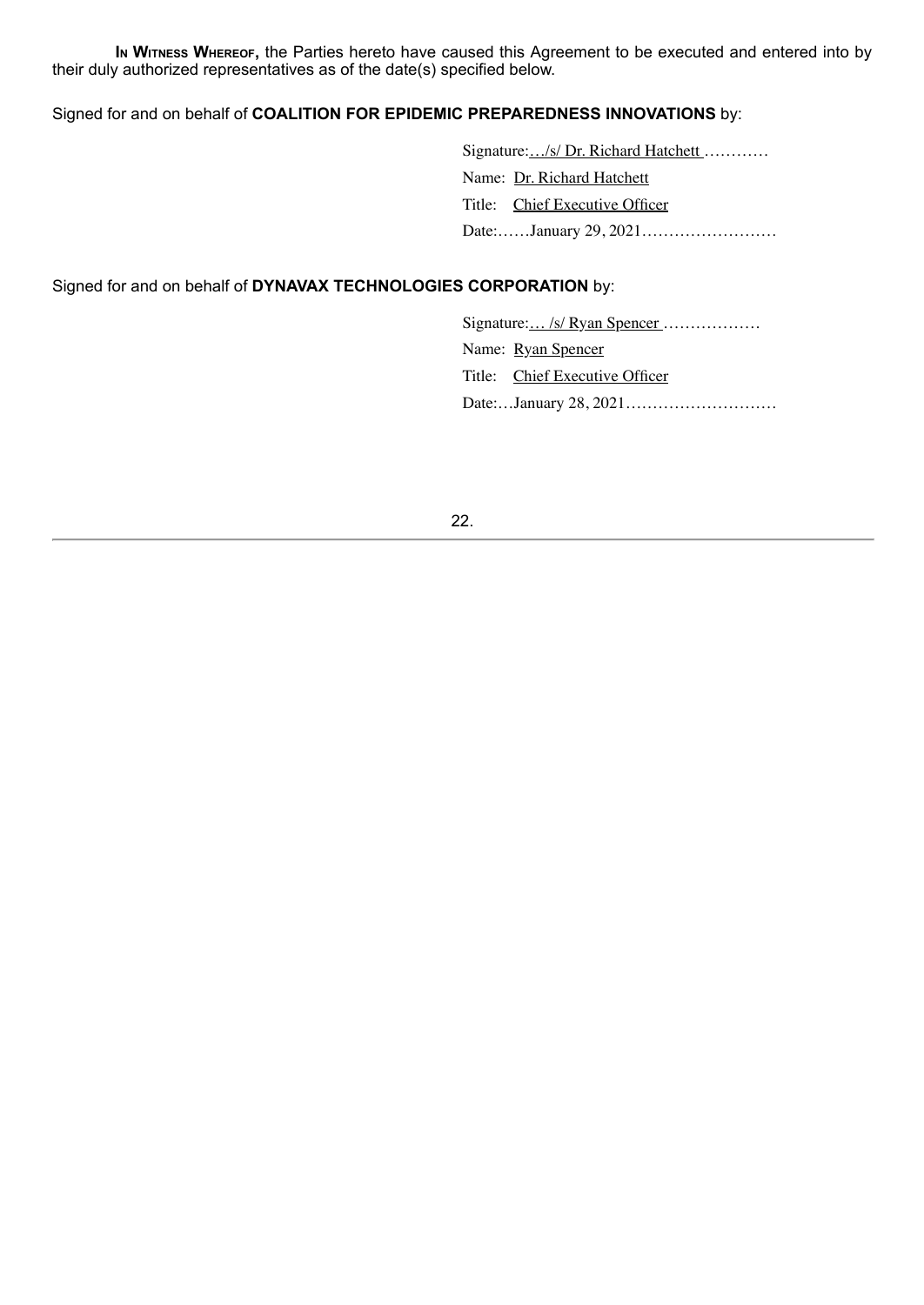CERTAIN CONFIDENTIAL INFORMATION CONTAINED IN THIS DOCUMENT, MARKED BY [\*\*\*], HAS BEEN OMITTED BECAUSE IT IS NOT MATERIAL AND WOULD LIKELY CAUSE COMPETITIVE HARM TO THE COMPANY IF PUBLICLY DISCLOSED.

# **Exhibit A**

## **Dynavax Material**

[\*\*\*] of Dynavax Adjuvant in [\*\*\*]L containers (filled to approximately [\*\*\*]L), at a concentration of [\*\*\*] mg/ml, provided that, for each full batch of Dynavax Material manufactured, the last container filled will contain the remaining volume from such batch, which may be less than [\*\*\*]L.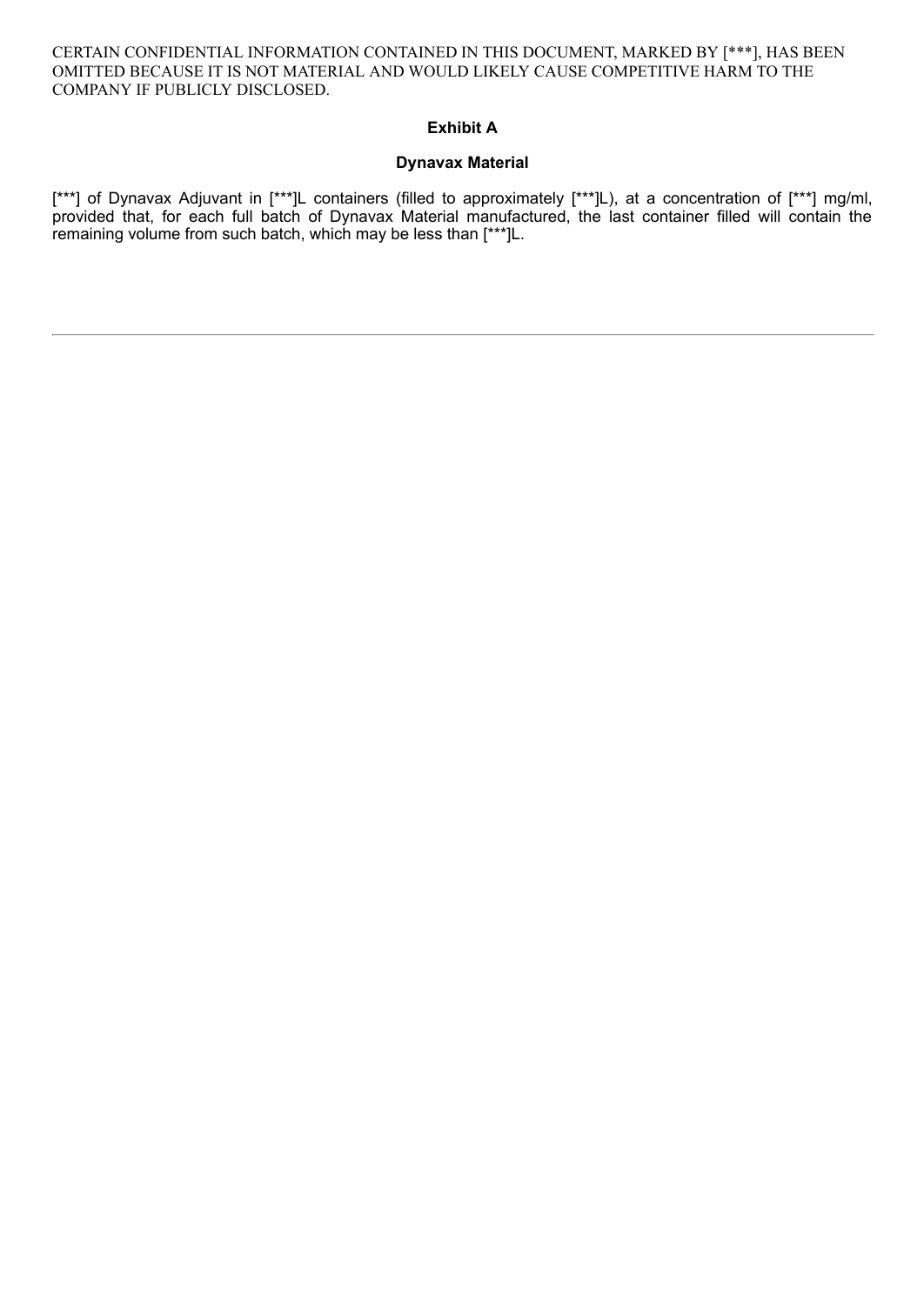#### CERTAIN CONFIDENTIAL INFORMATION CONTAINED IN THIS DOCUMENT, MARKED BY [\*\*\*], HAS BEEN OMITTED BECAUSE IT IS NOT MATERIAL AND WOULD LIKELY CAUSE COMPETITIVE HARM TO THE COMPANY IF PUBLICLY DISCLOSED.

## **Exhibit B**

# **Pricing for Existing CEPI Partners**

|                              | <b>Size of Dose of Dynavax</b>         |                                                                                                                                                                                                                                                                                                                                                                                                                                      |
|------------------------------|----------------------------------------|--------------------------------------------------------------------------------------------------------------------------------------------------------------------------------------------------------------------------------------------------------------------------------------------------------------------------------------------------------------------------------------------------------------------------------------|
| <b>Existing CEPI Partner</b> | <b>Adjuvant</b>                        | <b>Pricing (in United States Dollars)</b>                                                                                                                                                                                                                                                                                                                                                                                            |
| $***1$                       | overage                                | [ <sup>***</sup> ] milligrams, net of any LMIC Price. For Reserved Material for use in CEPI Partner<br>Product for sale or distribution in countries supported by the<br>Advance Market Commitment of the COVAX Facility as listed<br>at the following website: https://www.gavi.org/news/media-<br>room/92-low-middle-income-economies-eligible-access-covid-<br>19-vaccines-gavi-covax-amc ("LMICs"):                              |
|                              |                                        | •USD [***] per dose of Reserved Material for total combined<br>calendar year orders of Reserved Material between [ *** ]<br>and [***] doses<br>•USD [***] per dose of Reserved Material for total combined<br>calendar year orders of Reserved Material between [***]<br>and [***] doses<br>.USD [***] per dose per dose of Reserved Material if total<br>combined calendar year orders of Reserved Material<br>exceed $[***]$ doses |
|                              |                                        | <b>HIC Price.</b> For Reserved Material for use in CEPI Partner<br>Product for sale or distribution in countries that are not LMICs<br>("HICs"):                                                                                                                                                                                                                                                                                     |
|                              |                                        | •USD [***] per dose of Reserved Material                                                                                                                                                                                                                                                                                                                                                                                             |
|                              |                                        | For clarity, the pricing set forth above applies solely to<br>Reserved Material supplied and sold to [***]. The pricing of<br>any Dynavax Material, other than Reserved Material, supplied<br>and sold by Dynavax to [***] shall be mutually agreed by<br>Dynavax and [***] without regard to this Agreement.                                                                                                                        |
| [***]                        | [***] milligrams, including<br>overage | <b>LMIC Price.</b> For Reserved Material for use in CEPI Partner<br>Product for sale or distribution in LMICs:                                                                                                                                                                                                                                                                                                                       |
|                              |                                        | •USD [***] per dose of Reserved Material                                                                                                                                                                                                                                                                                                                                                                                             |
|                              |                                        | <b>HIC Price.</b> For Reserved Material for use in CEPI Partner<br>Product for sale or distribution in HICs:                                                                                                                                                                                                                                                                                                                         |
|                              |                                        | •USD [***] per dose of Reserved Material                                                                                                                                                                                                                                                                                                                                                                                             |
|                              |                                        | For clarity, the pricing set forth above applies solely to<br>Reserved Material supplied and sold to [***]. The pricing of<br>any Dynavax Material, other than Reserved Material, supplied<br>and sold by Dynavax to $[***]$ shall be mutually agreed by<br>Dynavax and [***] without regard to this Agreement.                                                                                                                      |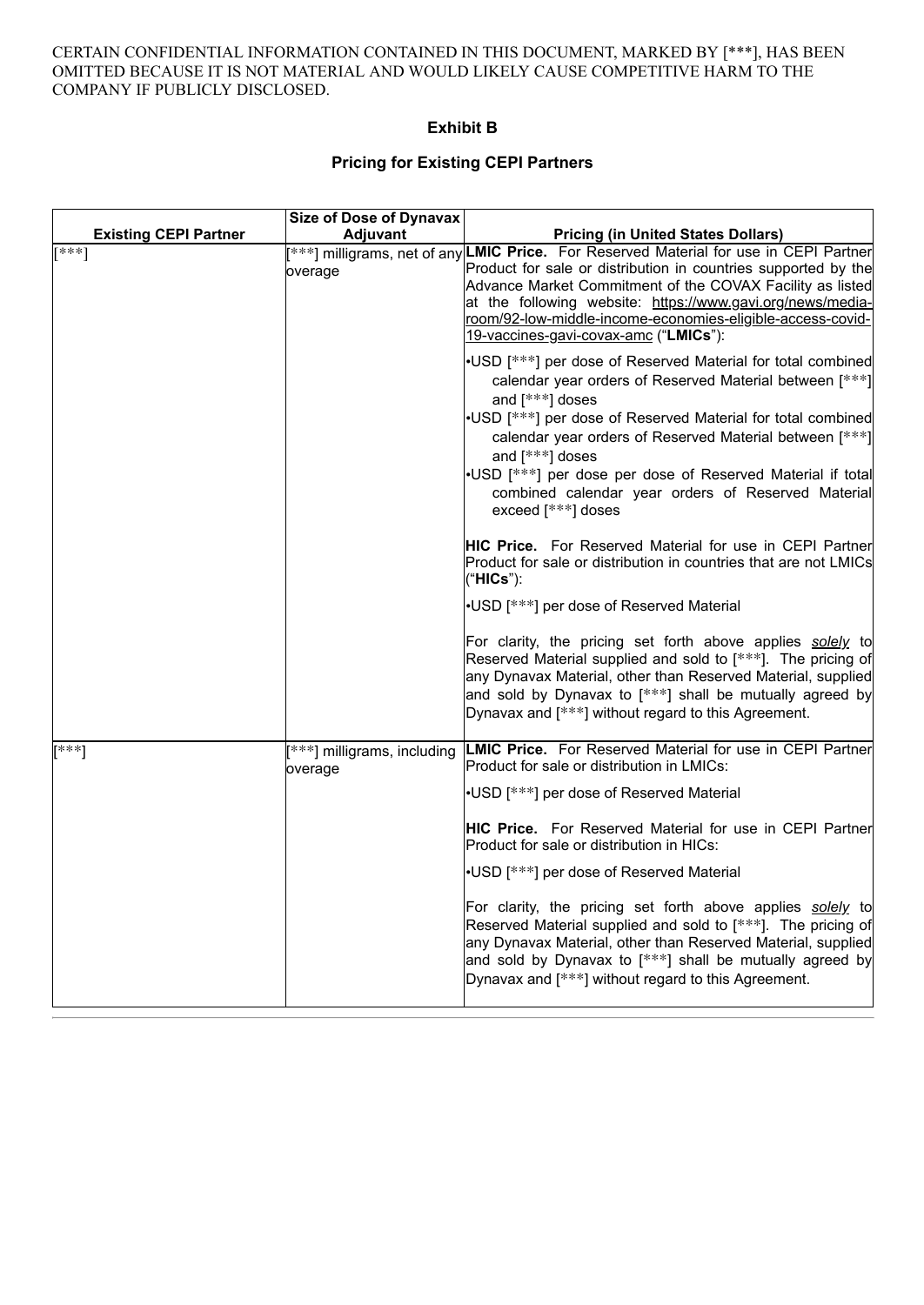B-2.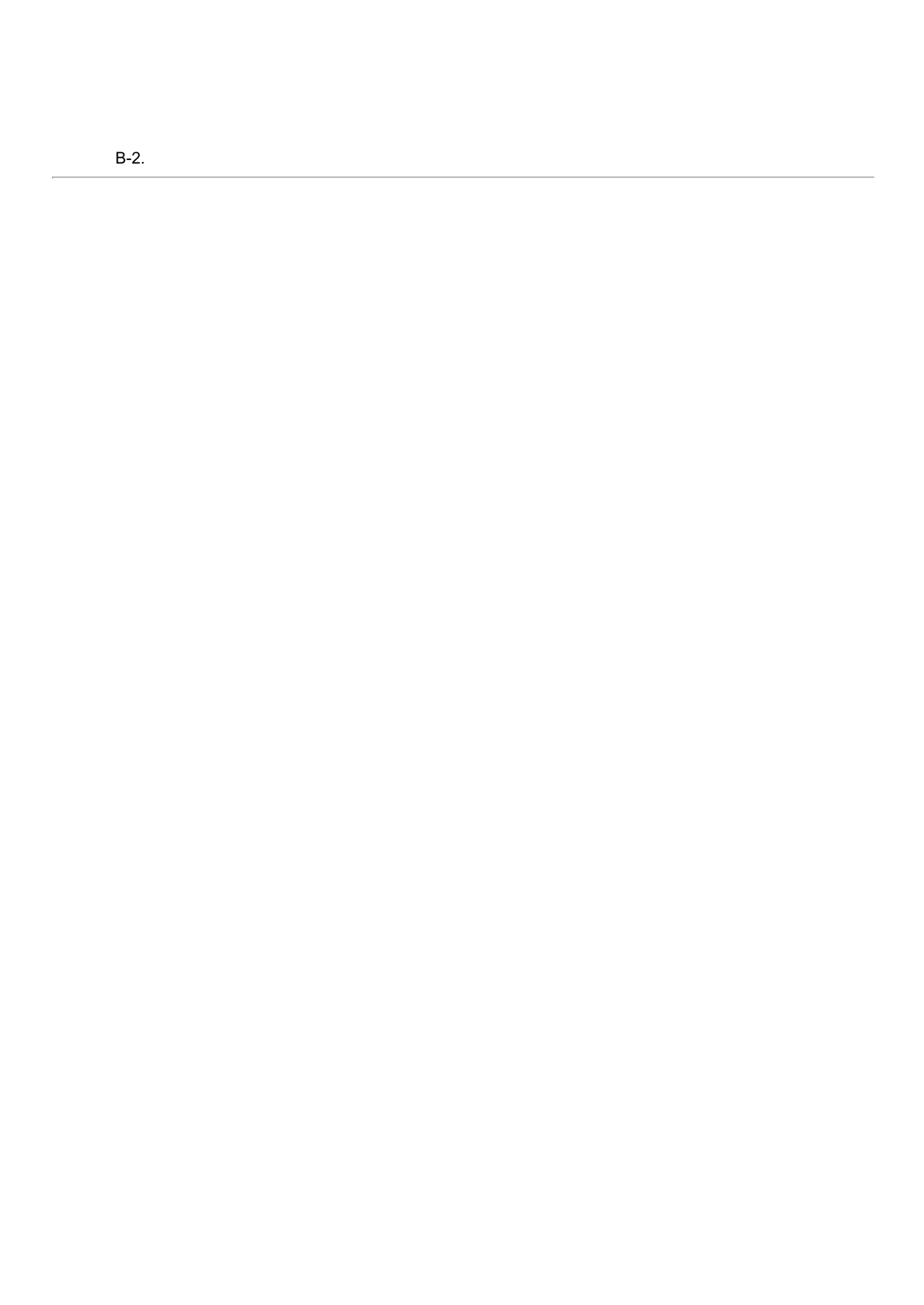#### CERTAIN CONFIDENTIAL INFORMATION CONTAINED IN THIS DOCUMENT, MARKED BY [\*\*\*], HAS BEEN OMITTED BECAUSE IT IS NOT MATERIAL AND WOULD LIKELY CAUSE COMPETITIVE HARM TO THE COMPANY IF PUBLICLY DISCLOSED.

# **EXHIBIT C**

# **Loan Drawdown Notice**

| Awardee name<br><b>Address</b>                     |                      | $C E P$ Mew vaccines<br>Coalition for Epidemic Preparedness Innovations, CEPI<br>Marcus Thranes gate 2<br>0473 OSLO<br>Norway<br>Registration number: 917687811 |  |  |
|----------------------------------------------------|----------------------|-----------------------------------------------------------------------------------------------------------------------------------------------------------------|--|--|
| Reg.no.                                            |                      |                                                                                                                                                                 |  |  |
| Subject:                                           | Loan payment request |                                                                                                                                                                 |  |  |
| Your reference                                     |                      |                                                                                                                                                                 |  |  |
| CEPI's reference                                   | $[^{***}]$           |                                                                                                                                                                 |  |  |
| Vaccine candidate                                  | COVID-19             |                                                                                                                                                                 |  |  |
| Loan request number                                |                      |                                                                                                                                                                 |  |  |
| Please specify the purpose of this payment request |                      |                                                                                                                                                                 |  |  |
| <b>Total loan requested</b>                        | \$-                  |                                                                                                                                                                 |  |  |